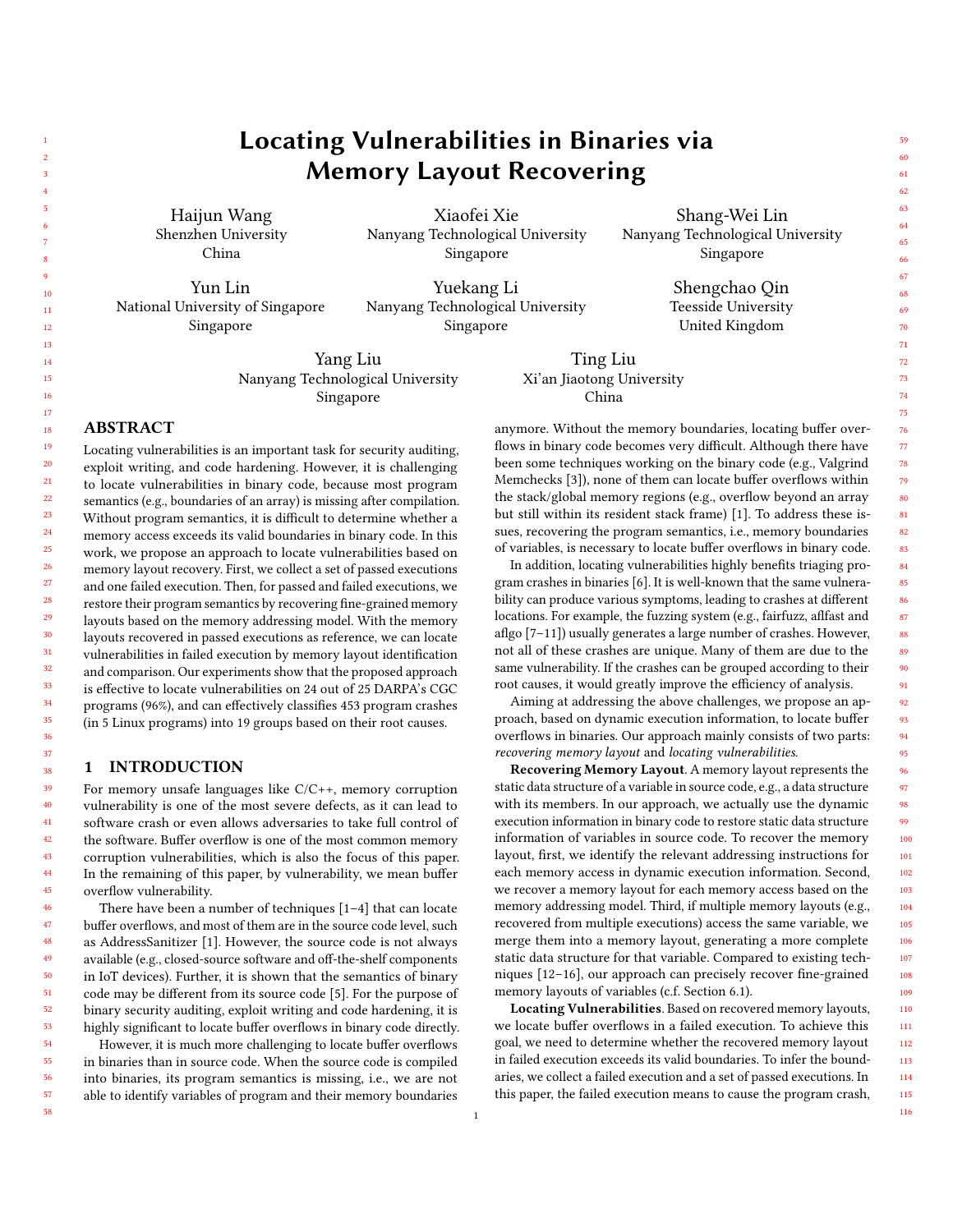#### ESEC/FSE 2019, 26-30 August, 2019; Talin M/ Eisgo Niaofei Xie, Shang-Wei Lin, Yun Lin, Yuekang Li, Shengchao Qin, Yang Liu, and Ting Liu

<span id="page-1-1"></span><span id="page-1-0"></span>

while the passed execution would not. The failed execution is the input to our approach, and passed executions can be obtained easily from existing tools or test suites (c.f. Section [5.2\)](#page-7-0). For passed executions, we recover their memory layouts (called passed memory layouts), which are considered as the memory layouts within valid boundaries. For the failed execution, we also recover its memory layouts (called failed memory layouts), which may include memory layouts exceeding valid boundaries (called vulnerable memory layouts). With the memory layouts recovered in passed executions as reference, we can locate vulnerable memory layout, i.e., candidate buffer overflow, in the failed execution by memory layout identification and comparison (see Section [4\)](#page-6-0).

We have implemented the proposed approach in a prototype tool, and evaluated its effectiveness in two different aspects: 1) locating vulnerabilities, and 2) triaging program crashes. In locating vulnerabilities, our approach is effective to locate buffer overflow vulnerabilities on 24 out of 25 DARPA's CGC programs (96%). In triaging experiments, our approach is able to classify the 453 program crashes (in 5 widely used Linux programs) into 19 groups, while AFL reports 320 unique crashes (groups).

The contributions of this work are summarized as follows:

- We formalize a memory addressing model, based on which, together with the dynamic execution information, we propose a general approach to precisely recover the static finegrained hierarchical memory layouts of program variables.
- With the memory layouts recovered in passed executions as reference, we propose an approach to locate buffer overflows in failed execution by memory layout identification and comparison. To the best of our knowledge, by using fine-grained memory layouts, our approach is the first work to locate

buffer overflows within stack, global memory regions, and data structures in binary code.

• We implemented a prototype of the proposed approach and evaluated its effectiveness on binary programs with diverse kinds of vulnerabilities.

## 2 APPROACH OVERVIEW

## 2.1 Motivating Example

Fig. [2](#page-1-0) (a) shows a program with a buffer overflow vulnerability. If the input of function test is (1,4), the program crashes at Line 14. The buffer overflow is triggered in the loop (Line 11). The variable  $ptr \rightarrow stu[1]$ .name contains three elements, but is assigned with four elements. As a result, the variable  $ptr \rightarrow stu[1]$ . func is overwritten, and the program crashes when Line 14 is executed (where  $ptr \rightarrow stu[1].func$  is accessed).

After being compiled into binaries, the program semantics is missing, making it difficult to identify the variables and their boundaries. For example, the variable  $ptr \rightarrow stu[1]$ . *name* and its memory boundaries (its size is 12 bytes) are missing in binaries. Without this information, the buffer overflow cannot be identified when it is written with 16 bytes.

# 2.2 Overview of our Approach

To address this issue, we propose an approach to locate buffer overflows in binaries. The overall flow of the proposed approach is shown in Fig. [1.](#page-1-1) The input to our approach is a set of concrete<sup>[1](#page-1-2)</sup> execution information (either passed or failed).

<span id="page-1-2"></span> $^1\!$  Notice that we call the obtained executions "concrete" because they are real traces from dynamic executions. Thus, there are no loop or recursive function issues any more in our approach as they have been unrolled during dynamic executions.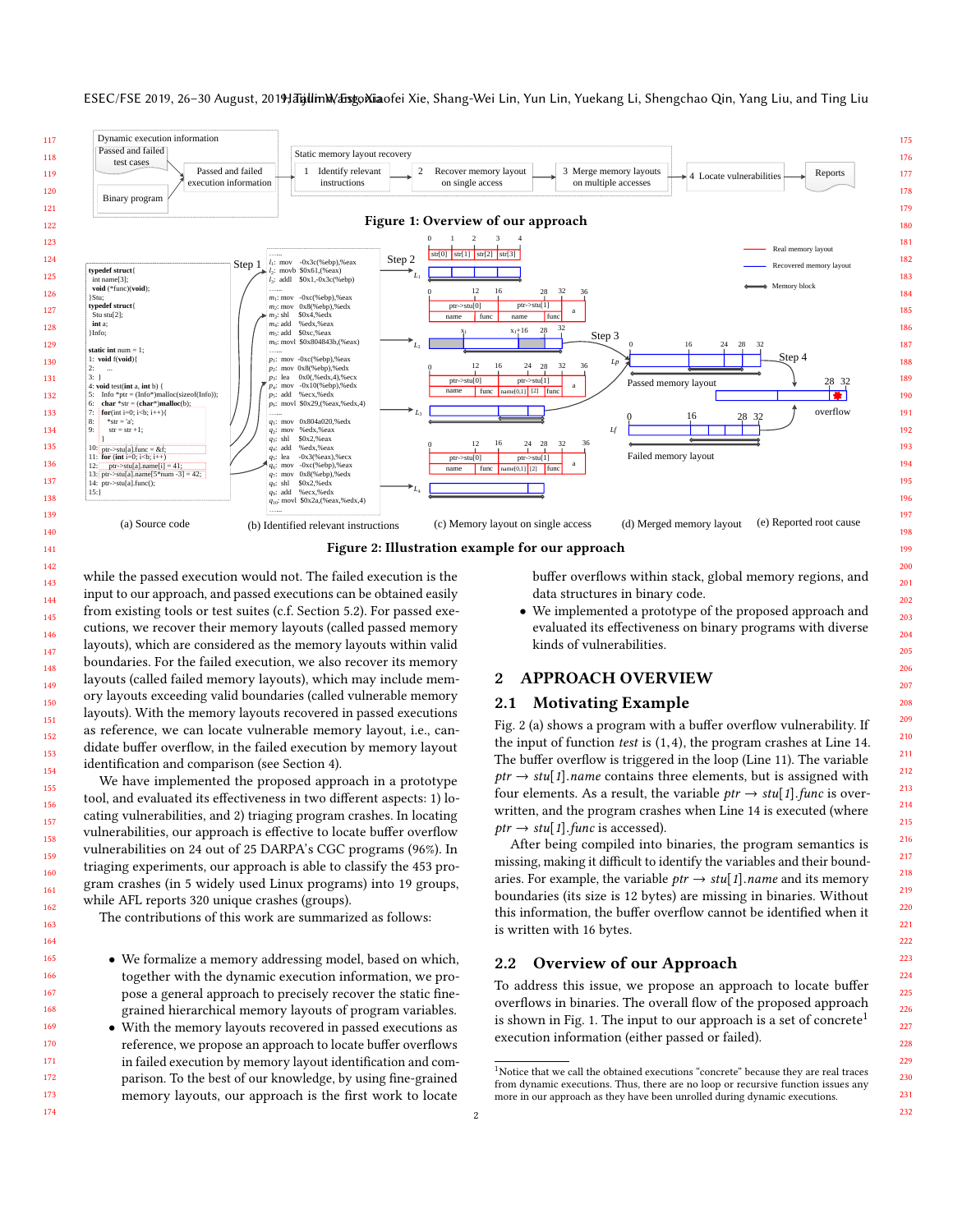The proposed approach consists of four steps. In the first step, given passed and failed executions, we identify relevant addressing instructions for each memory access. In the second step, we recover the memory layout for each memory access. Since one execution may have multiple memory accesses, we may have more than one memory layout recovered. If some of the recovered memory layouts access the same variable, we merge them into one in the third step. After this step, we have recovered memory layouts for each execution (either passed or failed). In the fourth step, we use the memory layouts of passed executions as reference to locate buffer overflows in the failed execution. In the following, we walk through these steps using the motivating example in Fig. [2.](#page-1-0)

Step 1. We identify relevant addressing instructions for each memory access. To access a variable, the program first determines its memory address. For a memory access instruction, we perform a backward taint analysis to identify the relevant instructions used to compute its memory address. Fig. [2](#page-1-0) (b) shows several sets of identified instructions. For example,  $m<sub>6</sub>$  is a memory access instruction, we perform backward taint analysis and identify the relevant instructions  $m_1 \ldots m_6$ , which correspond to Line 10 in Fig. [2](#page-1-0) (a).

Step 2. We recover memory layout based on identified instructions for each memory access. In general, the memory address of a variable is computed by iteratively adding an offset to the address of its enclosing variable. Based on this iterative process, we identify the memory blocks (c.f. Definition [1\)](#page-2-0), which represent the enclosed variables. In addition, we construct their hierarchical structure, and finally form a memory layout.

For example, consider instructions  $p_1 \ldots p_6$ , which correspond to Line 12 (e.g.,  $ptr \rightarrow stu[1].name[2] = 41).$  The recovered memory layout is  $L_3$ , as shown in Fig. [2](#page-1-0) (c), where the red part is the real memory layout of the variable, and the blue part is the recovered memory layout (double-headed arrows below indicate memory blocks). Based on identified instructions, we can infer that: the memory address is computed by adding two offsets (16 and 8) to the base address, and then is written with four bytes. Based on this information, we identify two memory blocks [0, 28] and [16, 28], where 0 represents a relative base address. In addition, we construct their hierarchical structures. The memory block [16, 28] is enclosed in [0, 28]. The identified memory blocks actually correspond to the variables in source code. For example, [0, 28] and [16, 28] represents arrays ptr  $\rightarrow$  stu and ptr  $\rightarrow$  stu[1].name, respectively. The hierarchical structures reflect the enclosing/enclosed relationships of variables. The variable  $ptr \rightarrow stu[1]$ . *name* is enclosed in  $ptr \rightarrow stu$ .

Step 3. When multiple memory accesses operate on the same variable in the executions (e.g., in the unrolled loop), corresponding recovered memory layouts should be merged. For example, the memory layouts  $L_2$  and  $L_3$  in Fig. [2](#page-1-0) (c) represent the same variable, we merge them into a more complete memory layout  $L_p$ , as shown in Fig. [2](#page-1-0) (d), which reflects not only the variable  $ptr \rightarrow stu[1].func$ but also  $ptr \rightarrow stu[1]$ . name.

Step 4. With above three steps, we recover memory layouts of variables. To locate vulnerabilities, we need to determine whether the recovered memory layout in failed execution exceeds its valid boundaries. With the memory layouts recovered in passed executions as reference, we locate buffer overflows in failed execution by memory layout identification and comparison. For example, we recover a passed memory layout , i.e., test(1,3), and a failed memory

layout , i.e.,  $test(1,4)$ , as shown in  $L_p$  and  $L_f$  of Fig. [2](#page-1-0) (d). By memory layout identification, memory blocks [16, 28] in  $L_p$  and [16, 32] in  $L_f$  are compared, and [28, 32] (i.e., *ptr* → *stu*[1].*func*) in  $L_f$  is considered to be overflowed, as shown in Fig. 2 (e) considered to be overflowed, as shown in Fig. [2](#page-1-0) (e).

The proposed approach can help users in two scenarios: (1) One wants to disassemble or debug the binary program. With the recovered fine-grained memory layouts as debug symbols, he/she can interpret some key data structures. (2) One has a binary program crashed, and he/she wants to figure out whether the crash is due to buffer overflow and its root causes. Given the failed (crashed) execution, together with a set of passed executions, our approach can diagnose whether there is a buffer overflow and its root causes.

#### 3 MEMORY LAYOUT RECOVERY

We first formalize a memory addressing model, and then introduce the memory layout recovery based on memory addressing model.

#### <span id="page-2-2"></span>3.1 Memory Addressing Model

Before a variable is accessed, its memory address needs to be determined first. In binary code, there are usually two addressing modes for memory access: direct and indirect addressing [\[12\]](#page-10-7). In direct addressing, the address is encoded in the instruction itself, usually used to access a scalar variable.

The indirect addressing mode is typically used to access an array or a data structure. Generally, the address is computed by an equation:  $address = base + (index * scale) + offset$ , where  $index$  represents the index of an array, scale is the size of unit element in the array, and offset implies the offset calculation for the member of a data structure.

The equation for indirect addressing depends on the hierarchical structure of a variable. For example, a data structure may contain an array as its member or the element of an array can be a data structure. Hence, there could be more than one index ∗ scale and offset. A more general equation is:

<span id="page-2-1"></span>
$$
address = base + \sum_{i=1}^{n} (index_i * scale_i) + offset \qquad (1)
$$

In general, offset may be an optimized value due to the compilation, i.e., offset =  $\sum_{i=1}^{n}$  offset<sub>i</sub>, where each offset<sub>i</sub> corresponds to one *index<sub>i</sub>* ∗ *scale<sub>i</sub>* and *offset*<sub>*i*</sub>  $\geq$  0. The addressing equation is the key insight for recovering memory layouts of variables in this paper.

EXAMPLE 1. Consider  $ptr \rightarrow stu[index_1].name[index_2]$  in Fig. [2\(](#page-1-0)a), the memory address is calculated by: base+offset<sub>1</sub>+index<sub>1</sub>∗scale<sub>1</sub>+ offset<sub>2</sub> + index<sub>2</sub> \* scale<sub>2</sub>, where base = ptr is the base address; offset<sub>1</sub> = 0 is the offset of stu in data structure ptr; index<sub>1</sub> ∗ scale<sub>1</sub> calculates the address of the *index*<sub>1</sub><sup>th</sup> element of stu; offset<sub>2</sub> = 0<br>is the offset of name in data structure stulindex, l; index,  $\star$  scales is the offset of name in data structure  $stu[index_1]$ ;  $index_2 * scale_2$ <br>colculates the address of the index-<sup>th</sup> element of name calculates the address of the *index*<sub>2</sub><sup>th</sup> element of *name*.

#### 3.2 Definition of Memory Layout

<span id="page-2-0"></span>DEFINITION 1. A memory block m is a tuple  $(m^{\perp}, m^{\perp}, \widetilde{m})$ , where  $m^{\perp}$  is the start address and  $m^{\perp}$  is the end address. If it represents an array  $\tilde{m}$  is the size of its unit element: Otherwise  $\tilde{m}$  is zero. We use array,  $\widetilde{m}$  is the size of its unit element; Otherwise,  $\widetilde{m}$  is zero. We use  $\overleftrightarrow{m}$  to denote the size of m.

DEFINITION 2. A memory layout  $L = (m, M, E)$  is a directed acyclic graph (DAG), where m is the root memory block, M is a set of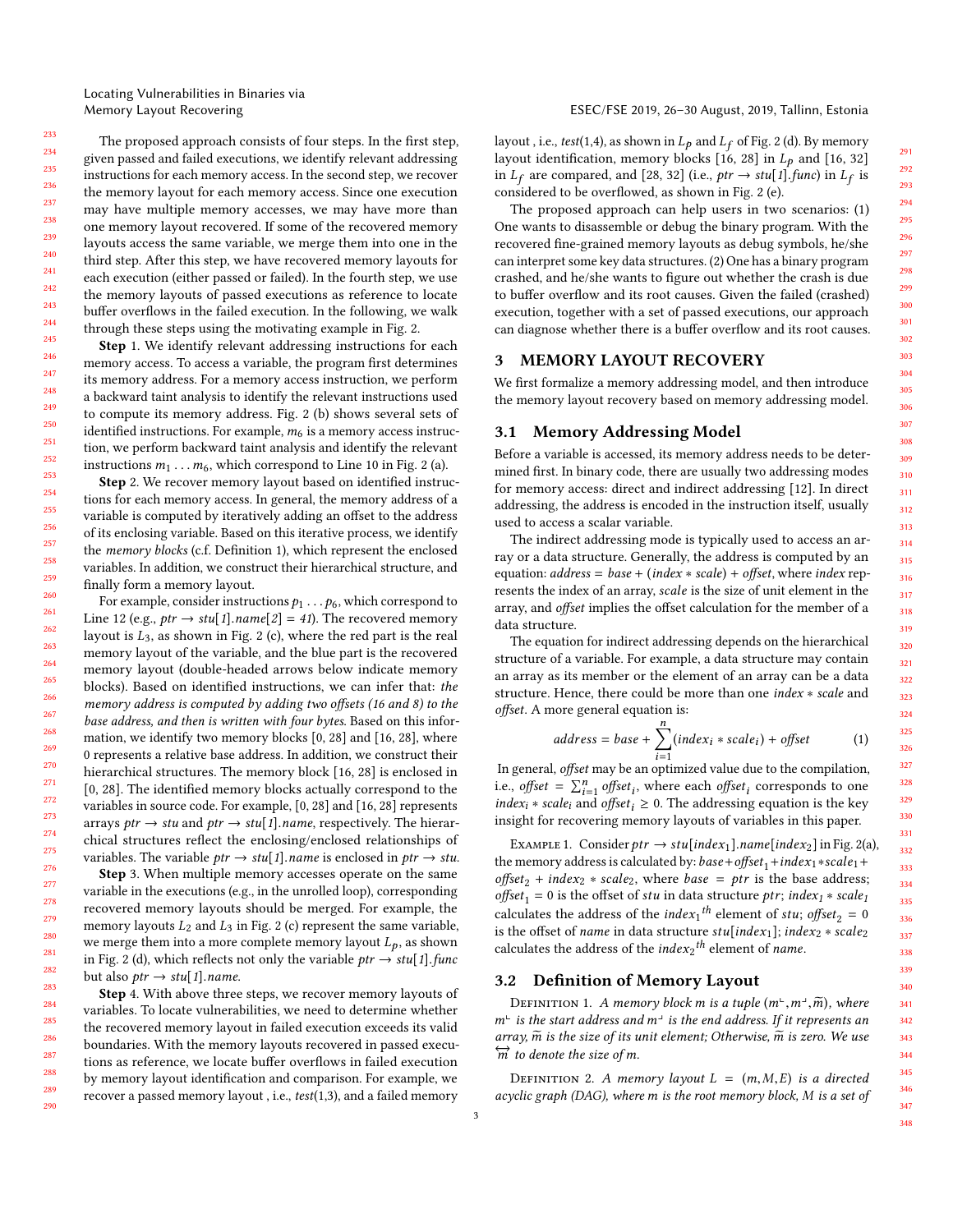memory blocks, and  $E \subset M \times M$  is a set of directed edges connecting memory blocks such that  $(m_1, m_2) \in E$  if  $m_1^{\mathsf{L}} \le m_2^{\mathsf{L}} \wedge m_2^{\mathsf{L}} \le m_1^{\mathsf{L}}$ .

DEFINITION 3. Given two memory blocks  $m_1$  and  $m_2$ , if  $m_1$  and  $m<sub>2</sub>$  represent the same variable, they are the alias memory blocks; if the variable represented by  $m_1$  is enclosed in that represented by  $m_2$ , then  $m_1$  is an inner memory block of  $m_2$ .

Specifically, a directed edge  $(m_1, m_2)$  in memory layout L represents that  $m_2$  is the inner memory block of  $m_1$ . A memory layout actually reflects the static hierarchical data structure of a variable (i.e., the enclosing/enclosed relationship).

<span id="page-3-0"></span>THEOREM 1. Given two memory blocks  $m_1$  and  $m_2$ , if they are intersected (i.e.,  $m_1^{\perp} < m_2^{\perp} \wedge m_1^{\perp} > m_2^{\perp}$ ), and  $0 < \widetilde{m_2} \le \widetilde{m_1}$  is true,  $m_2$ <br>is the alias or inner memory block of m. is the alias or inner memory block of  $m_1$ .

<span id="page-3-1"></span>THEOREM 2. Given two memory blocks  $m_1$  and  $m_2$ , if they are intersected (i.e.,  $m_1^1 < m_2^1 \wedge m_1^1 > m_2^1$ ), and  $0 < m_2 \le m_1 \wedge m_2^1 > m_1$ <br>is true  $m_2$  is the alias memory block of  $m_1$ . is true,  $m_2$  is the alias memory block of  $m_1$ .

Theorems [1](#page-3-0) and [2](#page-3-1) present two basic approaches to determine the relationship between two memory blocks. Their detailed proofs can be found in the website [\[17\]](#page-10-9).

## 3.3 Memory Layout Recovery on Single Memory Access

Memory layouts are recovered based on memory addressing model. For the direct addressing, the recovered memory layout contains only one memory block  $m$ , i.e., the accessed memory block, and its unit element size is zero (i.e.,  $\widetilde{m} = 0$ ). For the indirect addressing, the memory layout is recovered based on the following four steps:

3.3.1 Identifying Relevant Instructions. We first identify the relevant instructions, which compute the address for the memory access. To achieve this goal, we perform a backward taint analysis, in which the memory access instruction is regarded as the sink. Different from traditional taint analysis, we only propagate the taints among the registers (not including registers esp and ebp), since the memory address is computed by registers [\[18\]](#page-10-10). For example, in Fig. [2\(](#page-1-0)b) Line  $m_6$  is a memory access instruction. Based on the taint propagation among registers, we continue to identify Lines  $m_1 - m_5$ . At Lines  $m_1$  and  $m_2$ , we stop the taint propagation as their source operands are memory, not registers. As a result, the identified addressing instructions are Lines  $m_1-m_6$ .

3.3.2 Recovering Addressing Equation. After identifying relevant instructions, we recover the addressing equation, based on the address calculation in identified instructions, in the form of Equation [1.](#page-2-1) For example, we identify instructions (Lines  $m_1-m_6$ ) in Fig. [2\(](#page-1-0)b), where Line  $m_6$  is a memory access instruction. At Line  $m_1$ , it stores the address pointed by ptr to register eax, which is the base address. At Line  $m_2$ , it stores the value of variable *a* to register *edx*, which is *index*<sub>1</sub>. Then, *index*<sub>1</sub> is multiplied by 16 at Line  $m_3$ , and thus scale<sub>1</sub> is 16. At Line  $m_4$ , it adds index<sub>1</sub>∗scale<sub>1</sub> to the base address. At Line  $m_5$ , it adds *offset* (i.e.,  $0xc$ ) to compute the memory address. Thus, the recovered addressing equation is:  $eax + (edx * 16) + 12$ .

3.3.3 Optimizing Addressing Equation. The addressing equation is optimized as follows: 1) Sorting *n* terms *index<sub>i</sub>* ∗ *scale<sub>i</sub>* based

<span id="page-3-9"></span><span id="page-3-8"></span><span id="page-3-6"></span><span id="page-3-4"></span><span id="page-3-3"></span>

| <b>Algorithm 1: GenerateLayout</b>                                                                                               |  |
|----------------------------------------------------------------------------------------------------------------------------------|--|
| <b>input</b> : address = base + $\sum_{i=1}^{n} (index_i * scale_i)$ + offset<br><b>output</b> : a memory layout $L = (m, M, E)$ |  |
| 1 Let offset = $\sum_i^n x_i$ , where $x_i$ represents offset <sub>i</sub> and $x_i \geq 0$ ;                                    |  |
| 2 start $\leftarrow$ base;                                                                                                       |  |
| $: and \leftarrow address + sizeof(accessed memory);$                                                                            |  |
| 4 if $\forall 1 \leq i \leq n$ : index <sub>i</sub> *scale <sub>i</sub> $\geq 0$ then                                            |  |
| $M \leftarrow \emptyset, E \leftarrow \emptyset$ ;                                                                               |  |
| for $i = 1 : n$ do<br>6                                                                                                          |  |
| start $\longleftarrow$ start + $x_i$ ;                                                                                           |  |
| $m_i \leftarrow$ (start, end, scale <sub>i</sub> );                                                                              |  |
| $M \longleftarrow M \cup \{m_i\};$<br>9                                                                                          |  |
| if $i \geq 2$ then                                                                                                               |  |
| $\vert E \leftarrow E \cup (m_{i-1}, m_i);$<br>11                                                                                |  |
| start $\longleftarrow$ start + index <sub>i</sub> *scale <sub>i</sub> ;                                                          |  |
|                                                                                                                                  |  |
| $m \leftarrow m_1$ ;                                                                                                             |  |
| 14 else                                                                                                                          |  |
| $m \longleftarrow$ (start, end, 0);                                                                                              |  |
| $M \longleftarrow \{m\}, E \longleftarrow \emptyset;$<br>16                                                                      |  |
| 17 return $L$ ;                                                                                                                  |  |

<span id="page-3-11"></span><span id="page-3-10"></span><span id="page-3-7"></span><span id="page-3-5"></span><span id="page-3-2"></span>on the descending order of scale<sub>i</sub> for  $i \in \{1, \ldots, n\}$ . 2) Merging some terms of index<sub>i</sub> ∗ scale<sub>i</sub> if possible. For two adjacent terms index:  $\star$  scale:  $\sim$  the scale:  $\sim$  $index_i$  \* scale<sub>i</sub> and  $index_{i+1}$  \* scale<sub>i+1</sub> (1  $\leq i \leq n$ ), if scale<sub>i</sub> <  $index_{i+1} * scale_{i+1}$ , they are merged into one term index  $* scale$ , where  $scale = gcd(scale_{i+1})$  (i.e., greatest common divisor)<br>and index = (index : \* scale: + index : \* scale: \* ) (scale. In fact and index = (index<sub>i</sub> \* scale<sub>i</sub> + index<sub>i+1</sub> \* scale<sub>i+1</sub>)/scale. In fact, these two terms are used together to access the same array. The detailed explanation can be found in the website [\[17\]](#page-10-9). For example, the equation for array access int  $a[2p + q]$  is recovered as: base +p \* (2 \* sizeof(int)) + q \* sizeof(int), where  $p$  \* (2 \* sizeof(int)) and  $q * sizeof(int)$  are used together to access an array. Hence, they should be merged.

3.3.4 Recovering Memory Layout. Based on the optimized addressing equation, we recover the memory layout in Algorithm [1.](#page-3-2) It takes the addressing equation as input, and outputs a recovered memory layout. As described in Section [3.1,](#page-2-2) offset in the equation may be an optimized value. Thus, at Line [1](#page-3-3) we introduce the parameter  $x_i$ to represent each possible *offset<sub>i</sub>*. We recover the memory layout based on two cases: (1) if every *index<sub>i</sub>* ∗ *scale<sub>i</sub>* in the equation is greater than or equal to zero, the memory layout can be recovered normally (Lines [4](#page-3-4)[–13\)](#page-3-5). We iteratively identify the memory blocks and construct their hierarchical structure (Lines [6](#page-3-6)[–12\)](#page-3-7). In this loop, we first compute the start address of a memory block by adding the offset  $x_i$  (Line [7\)](#page-3-8). Then, we recover this memory block  $m_i$  at  $\overline{a}$  is the state of  $\overline{a}$  and its unit size is scale. At I ine 11, we add a directed edge Line [8,](#page-3-9) and its unit size is scale<sub>i</sub>. At Line [11,](#page-3-10) we add a directed edge<br>(m. . . m.). Let we coloulate the address of the *index* t<sup>h</sup> element  $(m_{i-1}, m_i)$ . Last, we calculate the address of the *index<sub>i</sub>*<sup>th</sup> element<br>and continue to recover the next memory block (Line 12) (2) If there and continue to recover the next memory block (Line [12\)](#page-3-7). (2) If there is an *index<sub>i</sub>*\*scale<sub>i</sub> that is negative (i.e., *index<sub>i</sub>* is negative), it may<br>be used to access an array with other *index* \*scale, together For be used to access an array with other  $index_i * scale_i$  together. For example, in  $ptr \rightarrow stu[a].name[5 * num - 3], -3$  (i.e.,  $index_i$ ) is used<br>to access array name with  $5 * num$  (i.e., index.) together However to access array name with  $5 * num$  (i.e.,  $index_j$ ) together. However,<br>we cannot determine whether a or  $5 * num$  is used to access an we cannot determine whether a or 5 <sup>∗</sup> num is used to access an array together. In this case, we adopt a conservative strategy to only recover the largest memory block (Line [15\)](#page-3-11).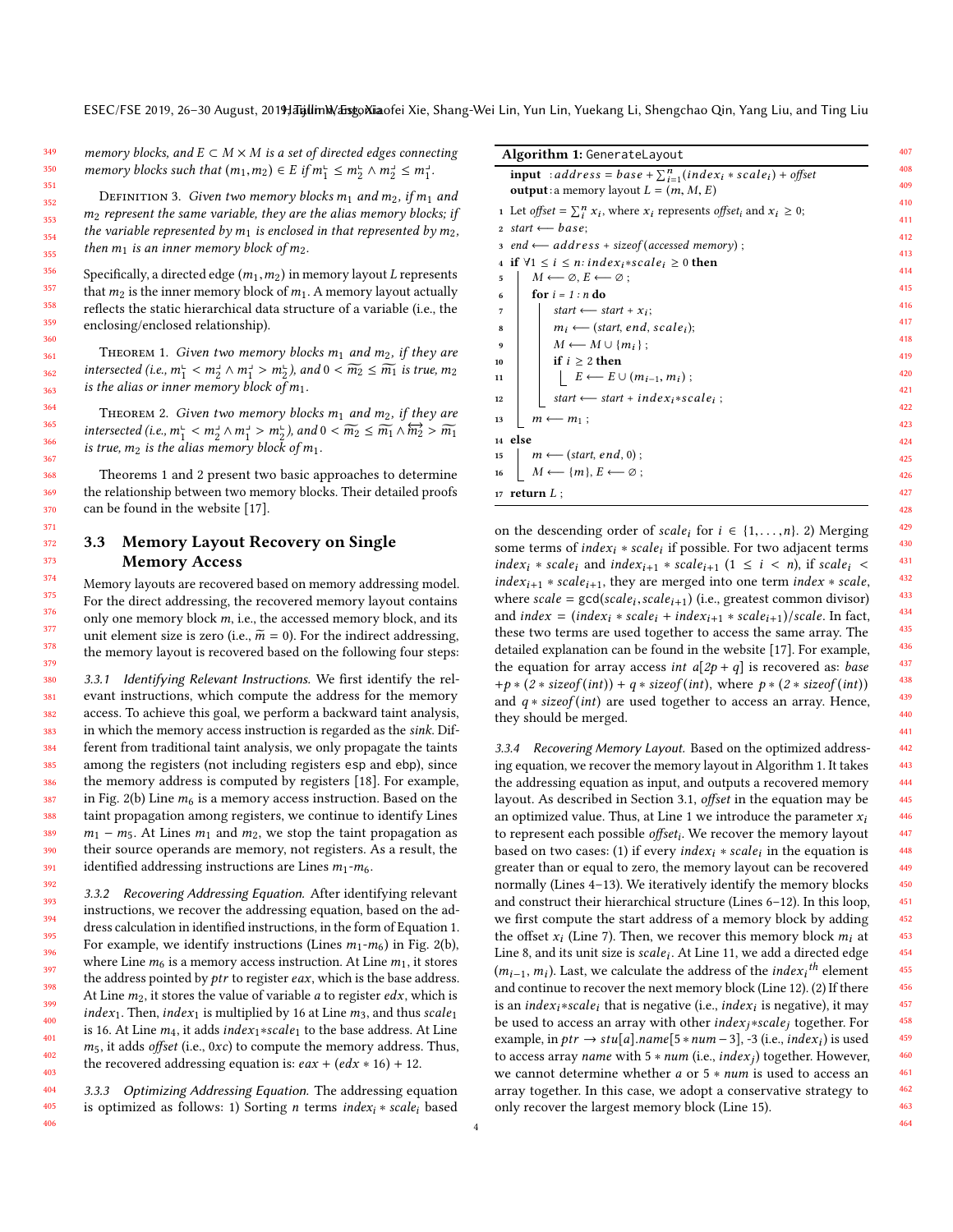Locating Vulnerabilities in Binaries via

Example 2. In Fig. [2\(](#page-1-0)a), we assume that the address pointed by pointer ptr is 0 and the value of variable a is 1. Based on Lines  $m_1-m_6$  in Fig. [2\(](#page-1-0)b), we can recover an equation:  $0+1*16+12$ . We use  $x_1$  and  $x_2$  to represent the optimized offsets, i.e.,  $x_1 + x_2 = 12$ . Based on Line [8](#page-3-9) of Algorithm [1,](#page-3-2) a memory block  $(x_1, 32, 16)$  is identified. Hence, we recover a memory layout, as  $L_2$  in Fig. [2\(](#page-1-0)c). For Lines  $q_1 - q_{10}$ , we recover an equation:  $0 + 1 * 20 + 1 * 16 + (-3 * 4)$ . Since  $index_3 * scale_3$  (i.e.,  $-3 * 4$ ) is negative, we only recover the largest memory block  $(0, 28, 0)$ , as  $L_4$  in Fig. [2\(](#page-1-0)c).

## 3.4 Memory Layout Recovery on Multiple Memory Accesses

When multiple memory accesses operate on the same variable (e.g., in the unrolled loop), corresponding recovered memory layouts should be merged to generate a more complete one. Notice that multiple memory accesses could happen in the same or different executions. It is non-trivial to infer which memory layouts can be merged because their concrete memory addresses cannot be used as a unique identification. Hence, we first index the memory layouts to make their memory addresses in a relative coordinate system so that we can determine whether they can be merged.

<span id="page-4-11"></span>488 489 490 491 492 493 494 495 496 3.4.1 Indexing Memory Layout. Assume that the address space of a program consists of several non-overlapping memory-regions [\[12,](#page-10-7) [19\]](#page-10-11): stack, heap, and global, which correspond to functions, heapallocation statements and global/static variables, respectively. Specifically, each function has a memory-region, i.e., its stack frame; one heap-allocation statement has a memory-region; the data section is a memory-region including global/static variables. Hence, the concrete memory address can be indexed by a pair: (memory-region, offset). The indexing process is described as follows:

497 501 • For variable  $a$  which is a local variable in a function  $f$  (stack memory), we index its memory address by the pair  $(f, \&a - fp)$ , where  $f$  represents the memory region associated with  $f$ ,  $\&a$  is the concrete memory address of  $a$ , and  $fp$  is the frame pointer of  $f$  (e.g., register ebp).

• For variable <sup>a</sup> which is an enclosed variable (e.g., the member of a data structure) in heap memory allocated at statement s, we index its memory address by the pair  $(s, \& a - ptr(s))$ , where s represents the memory region associated with the heap-allocation statement s,  $\&a$  is the concrete memory address of a, and  $ptr(s)$ is the base address of memory allocated at statement s.

• For variable a which is a global/static variable in global memory, we index its memory address by the pair  $(q, \& a - ds)$ , where g is the memory region associated with data section (often denoted .data in binary code),  $\&a$  is the concrete memory address of  $a$ , and ds is the base address of data section.

After indexing, the addresses of memory layouts are in the same coordinate, i.e., they are relative to the beginning of a memoryregion. Hence, we can merge the memory layouts.

517 518 519 520 521 522 3.4.2 Merging Memory Layouts. Given two memory layouts  $L_1$  and  $L_2$ , we merge them based on two cases, as shown in Algorithm [2.](#page-4-0) The first case is that their root memory blocks  $m_1$  and  $m_2$  are intersected (Line [1\)](#page-4-1). We first merge the root memory blocks of  $L_1$  and  $L_2$  by MergeBlock (i.e., Algorithm [3\)](#page-4-2), and construct a new memory layout  $L'$ . Then, we continue to merge the children of  $L'$ 

Memory Layout Recovering ESEC/FSE 2019, 26–30 August, 2019, Tallinn, Estonia

<span id="page-4-1"></span>

| <b>Algorithm 2: MergeLayout</b>                                                                                                     |  |
|-------------------------------------------------------------------------------------------------------------------------------------|--|
| <b>input</b> : memory layouts $L_1=(m_1,M_1,E_1)$ and $L_2=(m_2,M_2,E_2)$<br><b>output</b> : merged memory layout $L'=(m', M', E')$ |  |
| 1 if $m_1^{\perp} < m_2^{\perp} \wedge m_1^{\perp} > m_2^{\perp}$ then                                                              |  |
| $\vert L' \leftarrow$ MergeBlock $(L_1, L_2)$ ;<br>$\overline{2}$                                                                   |  |
| $1 : L' \longleftarrow$ UpdateLayout(L');                                                                                           |  |
| return $L'$ ;                                                                                                                       |  |
| 5 else return NIL ;                                                                                                                 |  |
|                                                                                                                                     |  |
| Algorithm 3: MergeBlock                                                                                                             |  |
| <b>input</b> : memory layouts $L_1 = (m_1, M_1, E_1)$ and $L_2 = (m_2, M_2, E_2)$                                                   |  |
|                                                                                                                                     |  |

<span id="page-4-7"></span><span id="page-4-6"></span><span id="page-4-5"></span><span id="page-4-4"></span><span id="page-4-3"></span><span id="page-4-0"></span>

|    | <b>Input</b> : memory layouts $L_1 = (m_1, m_1, E_1)$ and $L_2 = (m_2, m_2, E_2)$                                                                                                |
|----|----------------------------------------------------------------------------------------------------------------------------------------------------------------------------------|
|    | <b>output</b> : merged memory layout $L'=(m', M', E')$                                                                                                                           |
|    | 1 if $0 < \widetilde{m_1} < \widetilde{m_2}$ then swap $(L_1, L_2)$ ;                                                                                                            |
|    | $_2(m', M', E') \longleftarrow (m_1, M_1 \cup M_2, E_1 \cup E_2);$                                                                                                               |
|    | $\tilde{m}$ (m' <sup>L</sup> , m' <sup>1</sup> , $\tilde{m}'$ ) $\longleftarrow$ (min(m <sup>L</sup> , m <sup>L</sup> ), max(m <sup>1</sup> , m <sup>1</sup> ), $\tilde{m}_1$ ); |
|    | 4 status $\leftarrow$ DetermineLevel(m', m <sub>2</sub> );                                                                                                                       |
|    | 5 if $m_2$ is the inner memory block of m' in status then                                                                                                                        |
|    | 6 $E' \leftarrow E' \cup \{(m', m_2)\};$                                                                                                                                         |
|    | 7 else                                                                                                                                                                           |
| 8  | foreach $m_c \in Child(m_2)$ do                                                                                                                                                  |
|    | 9<br>$\begin{array}{c c} 9 \ \hline 10 \ \end{array}$ $\begin{array}{c} E \leftarrow E \setminus \{(m_2, m_c)\}; \\ E \leftarrow E \cup \{(m', m_c)\}; \end{array}$              |
|    |                                                                                                                                                                                  |
|    | 11   $M \leftarrow M \setminus \{m_2\};$                                                                                                                                         |
| 12 | <b>if</b> $\widetilde{m_2} == 0$ then $\widetilde{m}' \leftarrow 0$ ;                                                                                                            |
|    | 13 $return L':$                                                                                                                                                                  |

<span id="page-4-10"></span><span id="page-4-9"></span><span id="page-4-8"></span><span id="page-4-2"></span>by UpdateLayout (i.e., Algorithm [5\)](#page-5-0). The second case is that  $m_1$ and  $m_2$  are not intersected. They represent different variables, and cannot be merged. Next, we introduce the merging in the first case.

Algorithm [3](#page-4-2) introduces how to merge root memory blocks  $m_1$ and  $m_2$  of  $L_1$  and  $L_2$ . At Line [1,](#page-4-3) it makes sure that  $\widetilde{m_2} \le \widetilde{m_1}$  is true. Thus,  $m_2$  is the alias or inner memory block of  $m_1$  (c.f. Theorem [1\)](#page-3-0). At Lines [2](#page-4-4)[-3,](#page-4-5) it merges  $m_1$  and  $m_2$  as a new memory block  $m'$ , and constructs a new memory layout  $I'$ . Then it determines whether constructs a new memory layout  $L'$ . Then, it determines whether  $m_0$  is the inner memory block of  $m'$  by Determinel aval (i.e., Al.  $m_2$  is the inner memory block of  $m'$  by DetermineLevel (i.e., Al-gorithm [4\)](#page-5-1). If so,  $m_2$  is added as the inner memory block of  $m'$ (Line [6\)](#page-4-6). Otherwise,  $m_2$  and  $m'$  are alias memory blocks, or their relationship cannot be determined. It adds the inner memory blocks relationship cannot be determined. It adds the inner memory blocks (i.e., children) of  $m_2$  as the inner memory blocks of  $m'$  (Lines [8](#page-4-7)[-10\)](#page-4-8), and deletes  $m_2$  (Lines 11). Note that when the relationship between and deletes  $m_2$  (Line [11\)](#page-4-9). Note that, when the relationship between  $m_2$  and m' cannot be determined, the algorithm ignores the case<br>that me is the inner memory block of m'. As a result, it may lose that  $m_2$  is the inner memory block of  $m'$ . As a result, it may lose some precision but is still correct. If the unit size of  $m_2$  is zero, the some precision but is still correct. If the unit size of  $m_2$  is zero, the unit size of  $m'$  is updated as zero (Line [12\)](#page-4-10).

Given two memory blocks  $m_1$  and  $m_2$  such that  $\widetilde{m_2} \le \widetilde{m_1}$  (c.f. Algorithm [3\)](#page-4-2), Algorithm [4](#page-5-1) determines whether  $m_2$  is the alias or inner memory block of  $m_1$ . At Lines [1-](#page-5-2)[3,](#page-5-3) it decides that  $m_2$  is the alias memory block of  $m_1$  (c.f. Theorem [2\)](#page-3-1). If it cannot determine  $m_2$  is the alias memory block of  $m_1$ , we consider the inner memory block  $m_c$  of  $m_1$  at Lines [5](#page-5-4)[-11.](#page-5-5) It first checks whether  $m_2$  and  $m_c$ are intersected (Line [6\)](#page-5-6). Then, it checks whether  $\widetilde{m_2} \leq \widetilde{m_c}$  is true (Line [7\)](#page-5-7). If so,  $m_2$  is the alias or inner memory layout of  $m_c$  (c.f. Theorem [1\)](#page-3-0). Based on transitivity,  $m_2$  is the inner block of  $m_1$ . At Line [10,](#page-5-8) it checks whether  $m_2$  is the alias block of  $m_c$  (c.f. Theorem [2\)](#page-3-1). If so,  $m_2$  is also the inner block of  $m_1$  based on transitivity.

465 466 467

498 499 500

> 502 503

> 504 505 506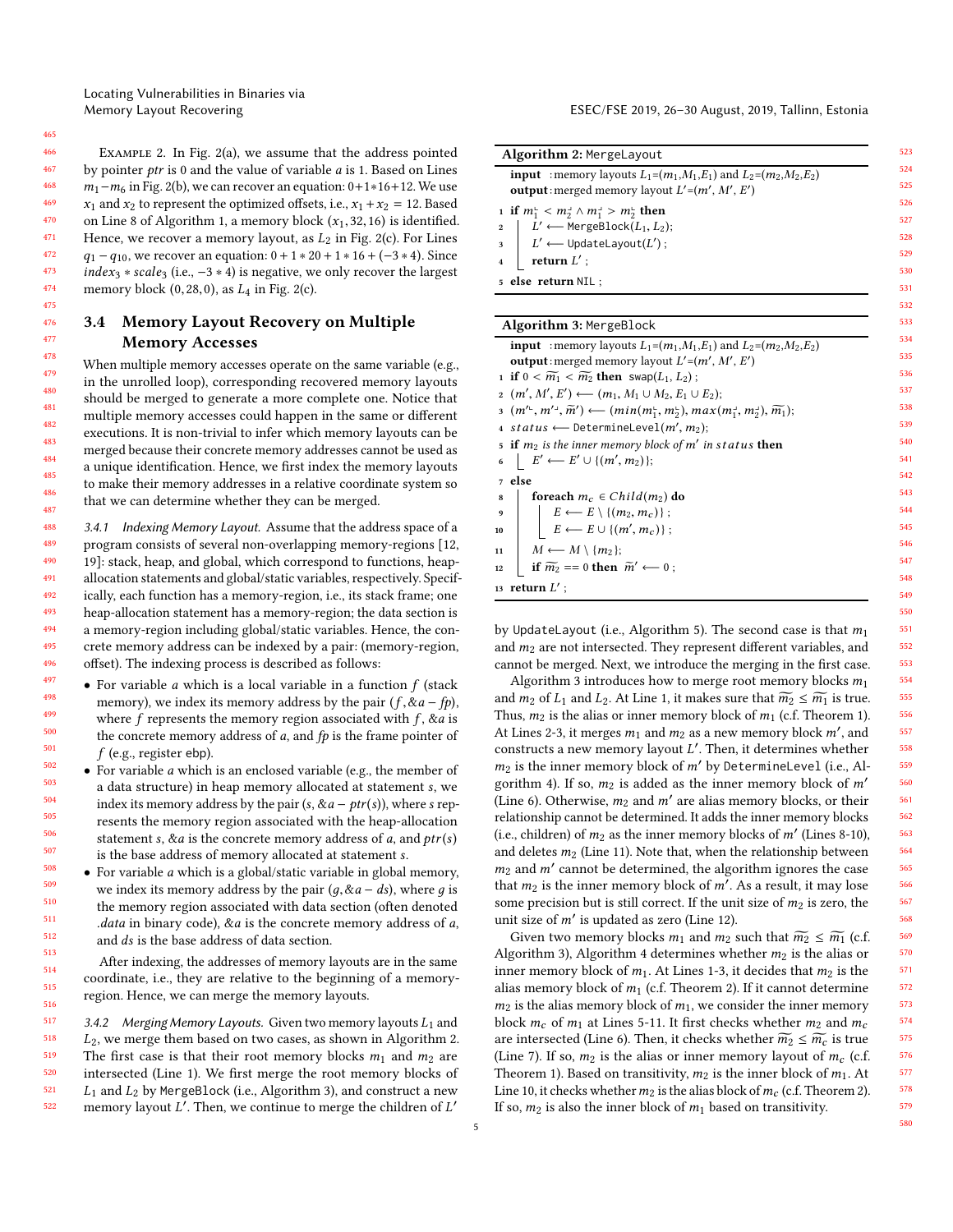<span id="page-5-8"></span><span id="page-5-7"></span><span id="page-5-6"></span><span id="page-5-4"></span><span id="page-5-3"></span><span id="page-5-2"></span>ESEC/FSE 2019, 26-30 August, 2019; Talin M/ Eisgo Niaofei Xie, Shang-Wei Lin, Yun Lin, Yuekang Li, Shengchao Qin, Yang Liu, and Ting Liu



<span id="page-5-17"></span><span id="page-5-16"></span><span id="page-5-15"></span><span id="page-5-14"></span><span id="page-5-13"></span><span id="page-5-12"></span><span id="page-5-11"></span><span id="page-5-10"></span><span id="page-5-9"></span><span id="page-5-0"></span>3.4.3 Update Memory Layout. Algorithm [5](#page-5-0) iteratively merges submemory layouts by a queue  $Q$ . The input is a memory layout  $L$  and the output is an updated one L'. For the memory block  $m_q$ , it first<br>identifies two sub-memory layouts Le and Le (Line 6-7). If their root identifies two sub-memory layouts  $L_1$  and  $L_2$  (Line [6-](#page-5-9)[7\)](#page-5-10). If their root memory blocks  $m_1$  and  $m_2$  are intersected (Line [8\)](#page-5-11), we merge them to construct a new memory layout  $L_3$  by MergeBlock (Line [9\)](#page-5-12). At Lines [10](#page-5-13)[-12,](#page-5-14) it replaces  $L_1$  and  $L_2$  with  $L_3$ . Since the memory layout is updated, we continue to update  $L'$  by UpdateLayout (Line [13\)](#page-5-15). If sub-memory layouts of  $m_q$  cannot be merged, it adds children of  $m_q$  into Q (Lines [15](#page-5-16)[-16\)](#page-5-17) and continues to merge the children iteratively. If there is no merging between any two sub memory layouts, the algorithm terminates.

Example 3. Fig. [3](#page-5-18) shows the process of merging two memory layouts, which correspond to  $L_2$  and  $L_3$  in Fig. [2\(](#page-1-0)c). We can infer that  $m_1(x_1,32,16)$  and  $m_2(0,28,16)$  are intersected, where  $0 \le x_1 \le 12$ ,  $\widetilde{m_1}$  =  $\widetilde{m_2}$  = [1](#page-5-2)6 and  $\widetilde{m_2}$  = 28. Based on Lines 1[-3](#page-5-3) in Algorithm [4,](#page-5-1)

<span id="page-5-18"></span>

Figure 3: Example to illustrate merging memory layouts.

we know  $m_1$  and  $m_2$  are the alias memory blocks. Hence, they are merged as  $m' = (0, 32, 16)$ , and  $m_3$  is added as the inner memory block of  $m'$ .

<span id="page-5-5"></span>3.4.4 Merging for Pointer Arithmetics. The pointer arithmetic generally yields a new pointer that still points the same memory allocation [\[4\]](#page-10-1). Multiple memory accesses by dereferencing these pointers can lead to many memory layouts, which cannot be merged with Algorithm [2](#page-4-0) (because they are not intersected). However, these memory layouts belong to the same memory allocation and should be merged together. To improve the precision, we merge them together as follows:

<span id="page-5-1"></span>Given such two memory layouts  $L_1 = (m_1, M_1, E_1)$  and  $L_2 =$  $(m_2, M_2, E_2)$ , they are merged into a new memory layout  $L_3$  =  $(m_3, M_3, E_3)$ , where  $m_3 = (min(m_1^L, m_2^L), max(m_1^L, m_2^L), 0), M_3 =$ <br> $M_1 + M_2 + \{m_3\}$  and  $E_2 = E_1 + E_2 + \{f(m_2, m_1), (m_2, m_2)\}$  $M_1 \cup M_2 \cup \{m_3\}$  and  $E_3 = E_1 \cup E_2 \cup \{(m_3, m_1), (m_3, m_2)\}.$ 

EXAMPLE 4. In Fig. [2\(](#page-1-0)b), Lines  $l_1 - l_3$  are executed four times (in the unrolled loop), and we recover four memory layouts, which cannot be merged with Algorithm [2.](#page-4-0) Due to the pointer arithmetics, these four memory layouts are then merged as  $L_1$  in Fig. [2\(](#page-1-0)c).

## 3.5 Discussion of Special Cases

Based on the memory addressing model, our approach can recover memory layouts of variables generally. In this section, we discuss special cases during memory layout recovery.

Address space layout randomization. Address space layout randomization (ASLR) is a memory-protection technique by randomizing the locations of modules and certain data [\[20\]](#page-10-12). Current ASLR techniques usually randomize the base address of a memory region (e.g., stack frame). In this case, it does not affect our memory layout indexing (c.f. Section [3.4.1\)](#page-4-11) and our approach can still work.

Memory allocation *alloca*. The function *alloca* allocates the memory in the stack. In our approach, the stack memory allocated by alloca is treated as the heap memory allocation.

Different memory layouts in one allocation statement. The layouts of memory allocated in one allocation statement may be different in different contexts. For example,  $if('')$  size=sizeof(structA); else size=sizeof(structB); ptr=malloc(size);, the variable ptr can represent two data structures (i.e., structA and structB). For this case, we associate its context with the allocation statement to index the memory layout. Specifically, we adopt the technique in memory indexing [\[19\]](#page-10-11), which uses control flow structure to index allocation point, as the context of allocation statement.

Data structure *union*. A *union* can hold only one of its data members at a time. In multiple accesses of a union, it may hold different members. Thus, our approach may merge different members. If different members have different unit sizes, we only recover the maximum memory range and discard the internal memory layout. Hence, the recovered memory layout is still consistent with the semantics of union.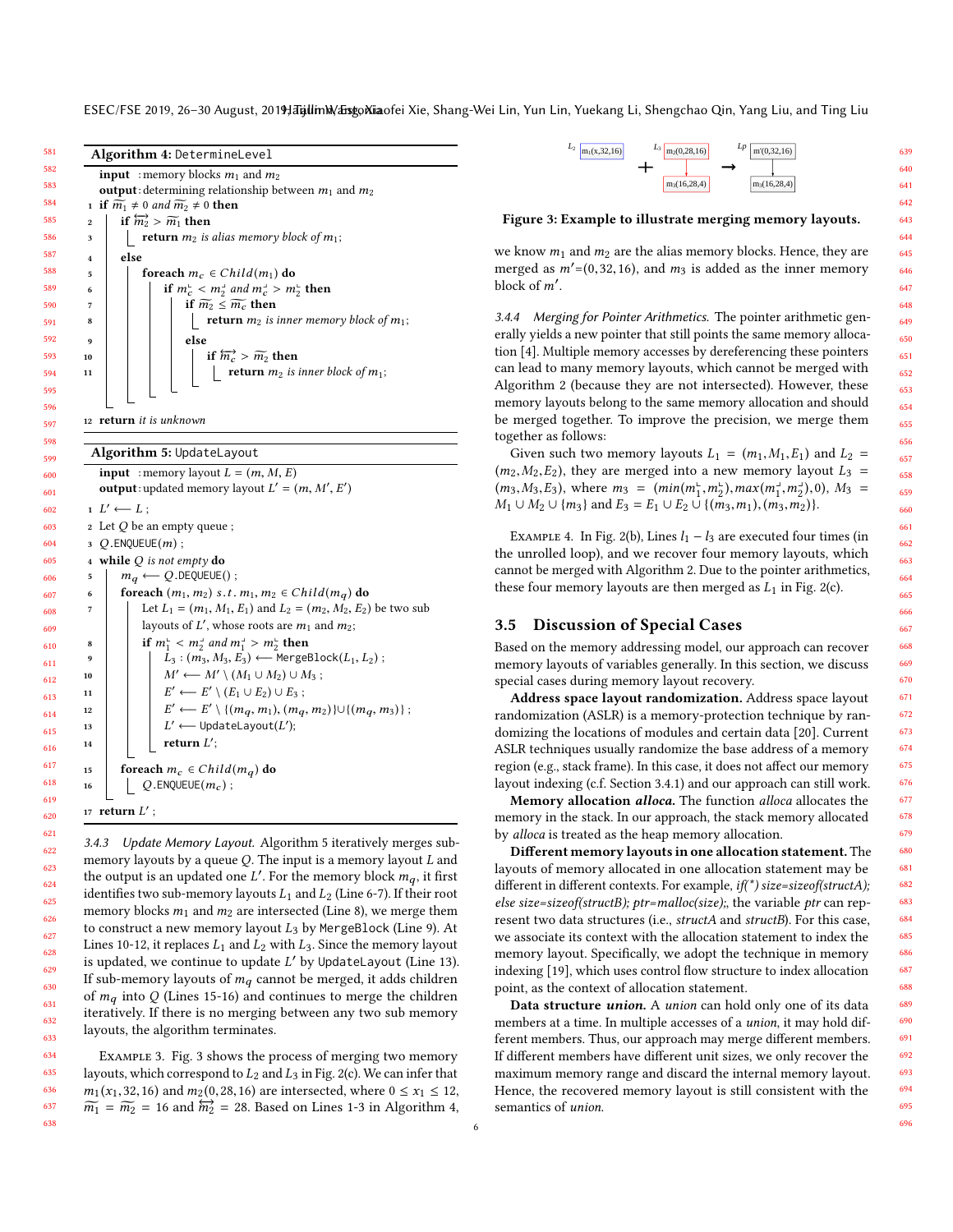<span id="page-6-0"></span>In this section, we introduce how to locate buffer overflow vulnerabilities by leveraging recovered memory layouts.

## 4.1 Locating Vulnerabilities by Leveraging Recovered Memory Layouts

A buffer overflow occurs when dereferencing a pointer that goes out of the bounds of its pointed object. To locate the buffer overflow, we collect a set of passed executions and a failed execution. With the fine-grained memory layouts recovered in passed executions as reference, the vulnerable memory layout in failed execution can be identified by memory layout identification and comparison.

It is worth noting that, the size of a memory block may not be fixed as we introduce the parameters in Algorithm [1](#page-3-2) (i.e.,  $x_i$ ) at Line [1\)](#page-3-3). To locate the buffer overflow, we adopt a conservative strategy to determine their values: let the size of the passed memory layout be the maximum and the size of the failed memory layout be the minimum. Specifically, in a memory layout  $L = (m, M, E)$ , the size of each memory block  $m_i$  ∈ M is: end – (base +  $\cdots$  +  $(x_{i-1} + index_{i-1} * scale_{i-1}) + x_i)$  (c.f. Algorithm [1\)](#page-3-2). For the passed<br>memory layout, we make the size of each  $m_i \in M$  maximum i.e. memory layout, we make the size of each  $m_i \in M$  maximum, i.e.,  $(\forall 1 \leq i < n : x_i = 0) \land x_n = \text{offset}$ . For the failed memory layout, we make the size of each  $m_i \in M$  minimum, i.e.,  $x_1 =$  offset  $\wedge$  ( $\forall$ 1 < i  $\leq n : x_i = 0$ .

Algorithm [6](#page-6-1) shows how to locate the buffer overflow. It takes a failed memory layout  $L_1$  and a passed memory layout  $L_2$  as inputs. Its intuition is as follows: for each memory block  $m'_1$  of  $L_1$ , if  $m'_1$  is<br>the alias or inner memory block of some memory block  $m'$  of  $L_2$ the alias or inner memory block of some memory block  $m'_2$  of  $L_2$ ,<br>and m' is beyond m', then it is a candidate buffer overflow. and  $m'_1$  is beyond  $m'_2$ , then it is a candidate buffer overflow.<br>At I ine 5, it checks whether  $\overline{m}'$  is zero. If so, it cannot determined

 At Line [5,](#page-6-2) it checks whether  $\widetilde{m}_1$  is zero. If so, it cannot determine the relationship between  $m'_1$  and  $m'_2$ . Thus, it only compares  $m'_1$ <br>with the root memory block  $m_2$  of  $L_2$ . If  $m'$  is beyond  $m_2$  (I ine 6) with the root memory block  $m_2$  of  $L_2$ . If  $m'_1$  is beyond  $m_2$  (Line [6\)](#page-6-3),<br>there is a condidate buffer overflow in  $m'_1$  4.1 line 9-17, it checks there is a candidate buffer overflow in  $m'_1$ . At Line [9-](#page-6-4)[17,](#page-6-5) it checks  $m'_1$  with each memory block  $m'_1$  of  $I_2$ . If  $m'_1$  is beyond  $m'_1$  (Line 13)  $m'_1$  with each memory block  $m'_2$  of  $L_2$ . If  $m'_1$  is beyond  $m'_2$  (Line [13\)](#page-6-6),<br>the algorithm checks the relationship between  $m'_1$  and  $m'_1$  If  $m'_1$  is the algorithm checks the relationship between  $m'_1$  and  $m'_2$ . If  $m'_1$  is<br>the alias or inner memory block of m' (Line 14) there is a candidate the alias or inner memory block of  $m'_2$  (Line [14\)](#page-6-7), there is a candidate<br>buffer overflow in m' buffer overflow in  $m'_1$ .<br>Notice that, for the

Notice that, for the heap memory whose size is controlled by inputs, its memory layout is not fixed with different inputs. Although we recover the maximum memory range after merging, it still cannot be used to locate vulnerabilities. For example, in the statement  $p = malloc(input),$  if the maximum value of *input* in passed test cases is 5, we recover a memory block whose size is 5 bytes (the maximum). If the value of input in the failed test case is 10, we recover a memory block whose size is 10 bytes. Comparing these two memory blocks introduces a false positive. In this case, we dynamically record the memory range of allocated memory, not to index and merge their memory layouts. To locate vulnerabilities, we check whether the used memory is beyond the allocated memory, which is the same as Valgrind Memcheck [\[3\]](#page-10-3).

### 4.2 False Positive Reduction

 Passed executions may only cover partial program behaviors. Thus, the passed memory layout may also be under-approximated. Locating vulnerabilities by comparing failed memory layout with underapproximated memory layout may introduce false positives. For

<span id="page-6-4"></span><span id="page-6-3"></span><span id="page-6-2"></span>

| Algorithm 6: CompareLayout                                                                                |  |
|-----------------------------------------------------------------------------------------------------------|--|
| <b>input</b> : memory layouts $L_1 = (m_1, M_1, E_1)$ and $L_2 = (m_2, M_2, E_2)$                         |  |
| <b>output</b> : determining the buffer overflow                                                           |  |
| 1 Let $Q_1$ be an empty queue;                                                                            |  |
| 2 $Q_1$ . ENQUEUE $(m_1)$ ;                                                                               |  |
| 3 while $Q_1$ is not empty do                                                                             |  |
| $m'_1 \longleftarrow Q_1$ . DEQUEUE();<br>$\overline{\bf 4}$                                              |  |
| if $\widetilde{m}'_1 = 0$ then<br>5                                                                       |  |
| if $m_1^{\prime} < m_2^{\prime} < m_1^{\prime}$ or $m_1^{\prime} < m_2^{\prime} < m_2^{\prime}$ then<br>6 |  |
| return find buffer overflow<br>7                                                                          |  |
| else                                                                                                      |  |
| 8                                                                                                         |  |
| Let $Q_2$ be an empty queue;<br>9                                                                         |  |
| $Q_2$ . ENQUEUE $(m_2)$ ;<br>10                                                                           |  |
| while $Q_2$ is not empty do<br>11                                                                         |  |
| $m'_2 \longleftarrow Q_2$ . DEQUEUE();<br>12                                                              |  |
| if $m'_1 < m'_2 < m'_1$ or $m'_1 < m'_2 < m'_1$ then<br>13                                                |  |
| if $m'_1$ is alias or inner block of $m'_2$ then<br>14<br>15                                              |  |
| $\bf return$ $\it find$ $\it buffer$ $\it overflow$                                                       |  |
| foreach $m_c \in Child(m'_2)$ do<br>16                                                                    |  |
| $Q_2$ . ENQUEUE $(m_c)$ ;<br>17                                                                           |  |
|                                                                                                           |  |
| foreach $m_c \in Child(m'_1)$ do<br>18                                                                    |  |
| $Q_1$ . ENQUEUE $(m_c)$ ;<br>19                                                                           |  |
| 20 <b>return</b> not find buffer overflow                                                                 |  |
|                                                                                                           |  |

<span id="page-6-7"></span><span id="page-6-6"></span><span id="page-6-5"></span><span id="page-6-1"></span>this problem, we reduce false positives based on two accompanying phenomena: data corruption or abnormal memory address [\[21\]](#page-10-13), which increase the confidence of our results.

4.2.1 Data Dependence Mismatch. Buffer overflow typically incurs data corruption (overflowed by another data) [\[21\]](#page-10-13). Data corruption can lead to data dependence mismatch, describing a data dependence that is not supposed to exist in the code. For example, in Fig. [2\(](#page-1-0)a), assume that the value of variable  $b$  is 4. The program executes four times at Line 12. As a result, the value of variable  $ptr \rightarrow stu[a]$ . func is corrupted by  $ptr \rightarrow stu[a]$ . name. At Line 14, it uses  $ptr \rightarrow stu[a]$ . func. Thus, there is a data dependence between Lines 12 and 14, which does not exist in the code. Hence, a data dependence mismatch occurs. To increase the confidence, we report a buffer overflow vulnerability only if it conducts a data dependence mismatch as well.

To obtain data dependence relations that do exist in the code, we use dynamic analysis as in work [\[21\]](#page-10-13). We execute a set of passed test cases, and compute data dependence relations. Similarly, we also compute the data dependence relations in the failed execution. If a data dependence relation only occurs in failed execution but not in any passed execution, there is a data dependence mismatch.

4.2.2 Abnormal Memory Address. When the buffer is overflowed too much, it may reach an memory address that cannot be accessed (e.g., unallocated memory). This situation is considered as an abnormal memory address access. Usually, an abnormal memory access directly leads to a program crash. Thus, if a buffer overflow leads to an abnormal memory address access, it is a true buffer overflow.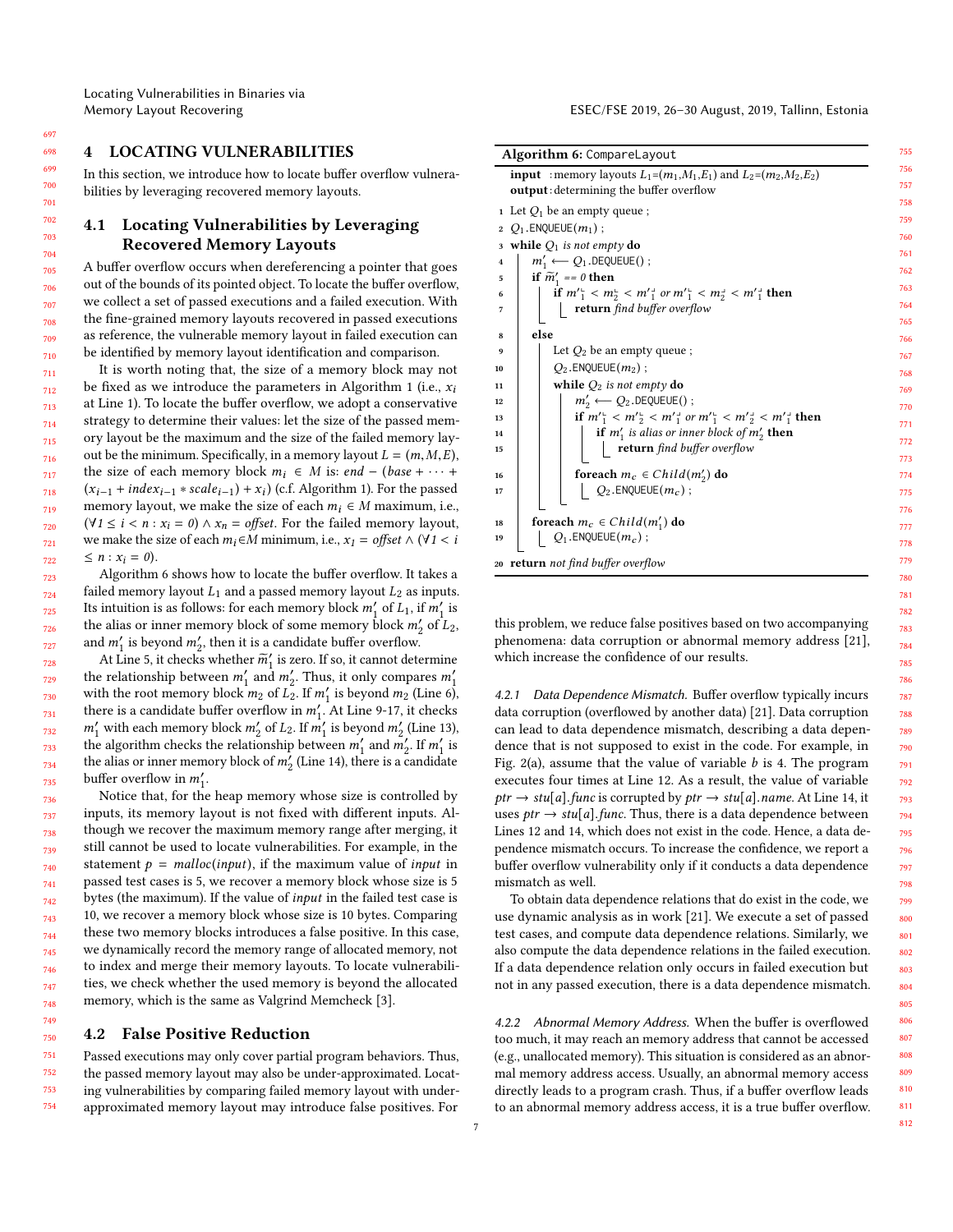927 928

## 5 EVALUATION

813

867

814 815 816 817 818 819 We have implemented a prototype tool for our approach, and evaluated its effectiveness. All the experiments are performed on the 32-bit Linux system with 3.5 GHz Intel Xeon E5 CPU and 8 GB RAM. Since our memory addressing model is general, our approach can be easily extended to 64-bit system.

#### 820 5.1 Experiment Setup

821 822 823 824 825 826 827 828 829 830 831 832 833 834 835 836 837 838 We selected 25 binary programs from the benchmarks of DARPA's CGC [\[22\]](#page-10-14), which is a competition to automatically detect vulnerabilities. Instead of contrived simple situations, they approximate real vulnerabilities with enough complexities and diversities, ideal for evaluating our approach [\[21\]](#page-10-13). However, not all programs are selected because: 1) they run under DARPA DECREE, while our tool runs on the Linux system. Although the team TrailofBits has migrated them into Linux system, not all of them are reproducible [\[23\]](#page-10-15); 2) we only consider the buffer overflow, the programs with other types (e.g., null pointer dereference and use after free) are out of our consideration. In addition, we selected four binary programs objdump, readelf, ld and c++filt from binutils (about 690k LoC), which are widely used in fuzzing system [\[10,](#page-10-16) [11\]](#page-10-6), and one binary program tiff2bw from libtiff (about 100k LoC). In these five programs, we generated 453 program crashes, which constitute real-world benchmarks. The 25 CGC programs show the diversities of vulnerabilities, and the 5 real-world programs show the scalability of our approach.

#### <span id="page-7-0"></span>5.2 Experiment Design

In the experiments, we use the fuzzing system [\[7–](#page-10-5)[11\]](#page-10-6) to generate the passed test cases $^2$  $^2$  and use the dynamic binary analysis framework Pin [\[24\]](#page-10-17) to collect the dynamic execution information. In general, AFL generates a large number of passed test cases with different code coverage. For efficiency, we select the passed test cases by adopting additional coverage strategy [\[25\]](#page-10-18). It selects the next passed test case, which covers more codes that are covered by the failed test case but not covered by already-selected passed test cases, until vulnerabilities are located. Due to the lack of ground truth in our experiments, we manually validate the results. In total, we manually check 478 program crashes in 30 programs and their recovered memory layouts.

#### 5.3 Experimental Results

We evaluated the effectiveness of our approach in three aspects: 1) recovering memory layouts, 2) locating vulnerabilities, and 3) triaging program crashes.

858 859 860 861 862 863 864 865 866 5.3.1 Recovering Memory Layout. Table [1](#page-8-0) shows the experimental results on recovering memory layouts. Column Name lists the program names. In column Passed Inputs, the heading #Total lists the total number of generated passed test cases, and #Select shows the number of selected passed test cases. The details of generation/selection of passed test cases can refer to Section [5.2.](#page-7-0) Column Trace Length lists the number of instructions in the execution, where #Passed and #Failed represent the average numbers of instructions in selected passed executions and failed execution, respectively.

Since a program may contain more than one vulnerable memory layout, in column Vulnerable Memory Layout, the heading No. lists each of them. For example, there are three vulnerable memory layouts in the program stack\_vm.

The heading Status shows the status of recovered passed memory layout, which is used for comparison to identify the vulnerable memory layout. It indicates whether the passed memory layout represents the hierarchical structure of variables, where Under means that we under-approximately recover the memory layout, and Complete means that we recover its complete memory layouts. Notice that we got a large number of passed memory layouts recovered in passed executions. We manually check and report only 36 of them (column Status) because: 1) the number of recovered memory layouts is too large to manually check all; 2) these 36 memory layouts are compared to identify vulnerable memory layouts and we need to check its status (under-approximated or complete).

Summary. Among the reported 36 passed memory layouts, 15 memory layouts are completely recovered (i.e., the recovered static hierarchical data structures for variables are the same with their static hierarchical data structures in source code) and 21 are underapproximately recovered (e.g., some internal data structures of variables are not recovered). Memory layouts are under-approximately recovered because some elements of array or members of data structure are not accessed in dynamic execution information. That is, our approach achieves 100 % success rate to recover memory layouts that are covered in dynamic execution information. Despite the under-approximate memory layout recovery, they are still useful to locate buffer overflow vulnerabilities, which is shown in the following experiments.

5.3.2 Locating Vulnerabilities. Table [1](#page-8-0) also shows the results of locating buffer overflow vulnerabilities. There are multiple types of buffer overflow vulnerabilities in the programs, as shown in column Type. The symbols Stack, Heap, Global represent stack, heap, and global buffer overflow, respectively. In addition, we consider another special type of buffer overflow: overflow within a data structure, as indicated by Internal. In binary code, Valgrind Memcheck [\[3\]](#page-10-3) cannot locate buffer overflows within stack, global memory regions, and data structures [\[1\]](#page-10-0). Valgrind's extension SGCheck tries to locate stack buffer overflows, however, it still needs debug information. Even in source code, AddressSanitizer [\[1\]](#page-10-0) cannot detect the buffer overflow within the data structures as well.

Column Buffer Overflow shows whether the vulnerable memory layouts are the root causes of crash. Since one vulnerable memory layout may be overflowed at different instructions, the heading #Ins represents the number of instructions producing buffer overflows in vulnerable memory layouts. The heading Root shows whether it is a real buffer overflow. Our approach may report false positives. To reduce them, we adopt two strategies: data dependence mismatch (denoted by M) and abnormal memory address (denoted by A) in the column Plus Accompanying.

After our investigation, we found that the false positives are generated in two cases: (1) Some instructions do lead to the buffer overflow, but do not lead to the crash. For example, in the program Sample\_Shipgame, there are 2 instructions leading to a buffer overflow. However, one is assigned with '\0', and it is not the root cause of crash. This can be eliminated by our strategies, and thus

<span id="page-7-1"></span><sup>868</sup> 869 870  $^{2}$  There could be a situation where a passed execution accesses a memory location beyond the boundary, but does not lead to any crash. This would not produce false positives, not misleading analyst to wrong investigation. See [\[17\]](#page-10-9) for more details.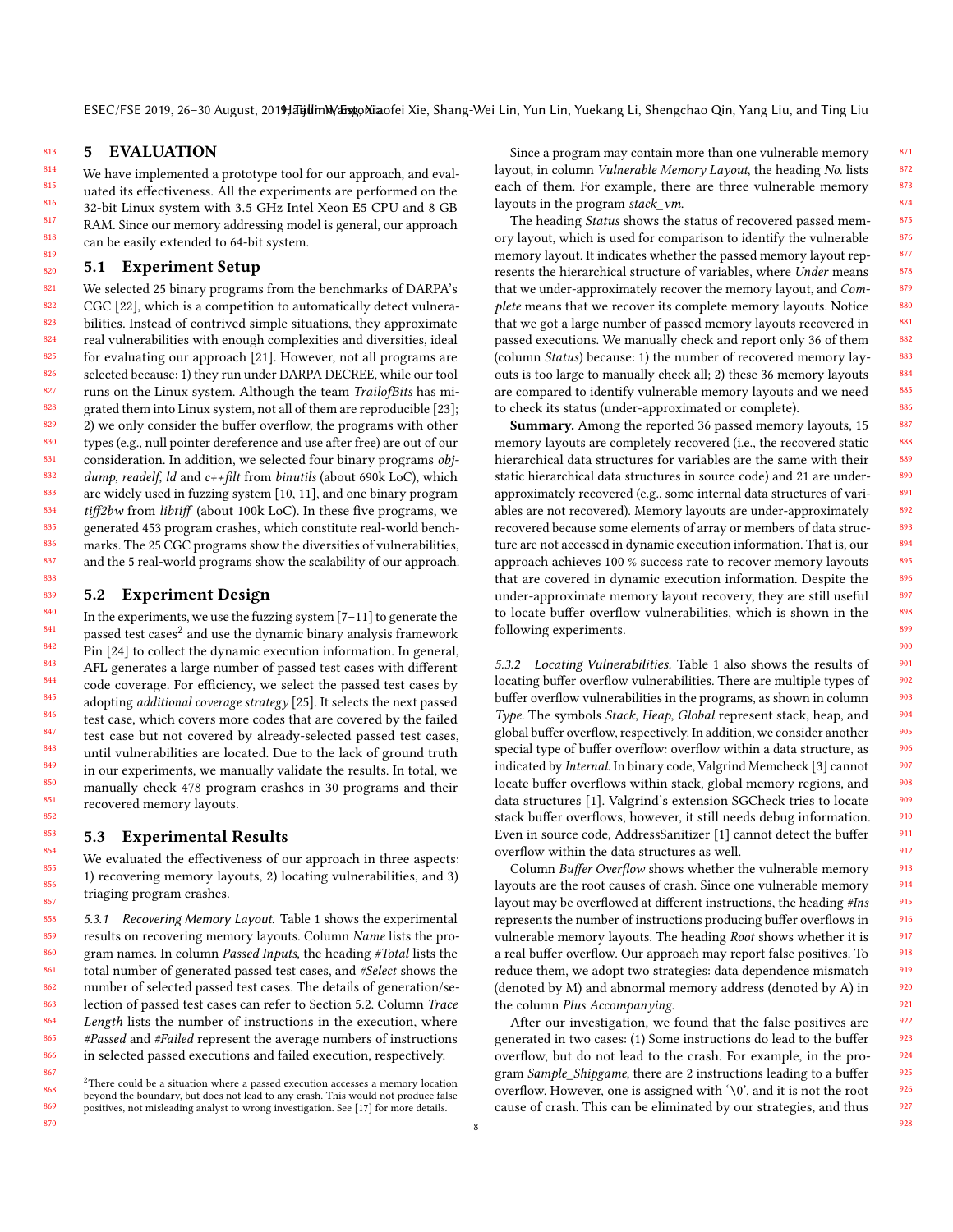| Table 1: Experimental results on programs from DARPA's Cyber Grand Challenge |  |  |
|------------------------------------------------------------------------------|--|--|
|------------------------------------------------------------------------------|--|--|

<span id="page-8-0"></span>

| Name<br>Type               |                          | Passed Inputs |                         | Trace Length |           | Vulnerable<br>Memory Layout    |                   | <b>Buffer Overflow</b>         |                                        | Plus Accompanying         |                              |                                   |                          | Time(s) |  |
|----------------------------|--------------------------|---------------|-------------------------|--------------|-----------|--------------------------------|-------------------|--------------------------------|----------------------------------------|---------------------------|------------------------------|-----------------------------------|--------------------------|---------|--|
|                            |                          | #Total        | #Select                 | #Passed      | #Failed   | No.                            | Status            | #Ins                           | Root                                   | Mismatch/Abnormal<br>#Ins |                              | Root                              | Select                   | Locate  |  |
| Sample Shipgame            | Stack                    | 620           | $\mathbf{1}$            | 20,843       | 32,502    | $\mathbf{1}$                   | Under             | $\overline{\mathbf{2}}$        | $\checkmark$                           | M                         | $\mathbf{1}$                 | $\checkmark$                      | 349                      | 50      |  |
| ValveChecks                | Stack                    | 10            | $\boldsymbol{2}$        | 5,242        | 104,726   | $\mathbf{1}$<br>$\overline{2}$ | Under<br>Complete | $\mathbf{1}$<br>$\overline{1}$ | $\boldsymbol{\times}$<br>$\checkmark$  | $M+A$                     | $\mathbf{0}$<br>$\mathbf{1}$ | $\qquad \qquad -$<br>$\checkmark$ | 6                        | 51      |  |
| <b>Bloomy Sunday</b>       | Stack                    | 192           | $\mathbf{1}$            | 786,145      | 642,941   | $\mathbf{1}$                   | Complete          | $\overline{c}$                 | $\checkmark$                           | $M+A$                     | $\mathbf{1}$                 | ✓                                 | 119                      | 147     |  |
| The Longest Road           | Stack                    | 298           | $\mathbf{1}$            | 343,992      | 344,668   | $\mathbf{1}$                   | Under             | 3                              | $\checkmark$                           | $M+A$                     | $\mathbf{1}$                 | ✓                                 | 168                      | 110     |  |
| Thermal Controller v2      | Stack                    | 83            | $\mathbf{1}$            | 64,752       | 66,291    | $1\,$                          | Under             | 5                              | $\checkmark$                           | М                         | 3                            | ✓                                 | 52                       | 104     |  |
| <b>XStore</b>              | Stack                    | 290           | $\mathbf{1}$            | 995,805      | 997,222   | $\mathbf{1}$<br>$\overline{2}$ | Under<br>Under    | $\mathbf{1}$<br>$\overline{3}$ | $\boldsymbol{\mathsf{x}}$<br>$\sqrt{}$ | $M+A$                     | $\mathbf{0}$<br>$\mathbf{1}$ | $\overline{\phantom{a}}$<br>Ī     | 163                      | 387     |  |
| Casino Games               | Stack                    | 603           | 2                       | 192,211      | 182,209   | $\mathbf{1}$                   | Under             | $\mathbf{1}$                   | $\checkmark$                           | $M+A$                     | $\mathbf{1}$                 | ✓                                 | 390                      | 143     |  |
| Palindrom                  | Stack                    | 61            | $\mathbf{1}$            | 106,087      | 5,262     | $\mathbf{1}$                   | Complete          | 6                              | $\checkmark$                           | M                         | $\overline{4}$               |                                   | 31                       | 48      |  |
| CableGrind                 | Stack                    | 818           | $\mathbf{1}$            | 17,240       | 18,336    | $\overline{1}$                 | Under             | $\mathbf{1}$                   | $\checkmark$                           | $M+A$                     | $\mathbf{1}$                 | $\checkmark$                      | 432                      | 46      |  |
|                            |                          |               |                         |              |           | $\mathbf{1}$                   | Under             | $\mathbf{1}$                   | $\pmb{\times}$                         | $\overline{\phantom{0}}$  | $\mathbf{0}$                 | $\overline{\phantom{0}}$          |                          |         |  |
| stack vm                   | Heap                     | 168           | $\mathbf{1}$            | 177,047      | 1,104,414 | 2                              | Under             | $\mathbf{1}$                   | $\checkmark$                           | A                         | $\mathbf{1}$                 | $\checkmark$                      | 95                       | 378     |  |
|                            |                          |               |                         |              |           | $\overline{3}$                 | Complete          | $\overline{1}$                 | $\checkmark$                           | $\overline{M}$            | $\overline{1}$               | ✓                                 |                          |         |  |
| Street map service         | Heap                     | 630           | $\mathbf{1}$            | 1,121,017    | 714,785   | $\mathbf{1}$                   | Complete          | 3                              | $\checkmark$                           | $\overline{M}$            | $\mathbf{1}$                 | ✓                                 | 468                      | 240     |  |
| humaninterface             | Heap                     | 533           | $\mathbf{1}$            | 509.169      | 509,618   | $\mathbf{1}$                   | Complete          | $\mathbf{1}$                   | $\checkmark$                           | M                         | $\mathbf{1}$                 | $\checkmark$                      | 279                      | 244     |  |
|                            | Heap                     | 368           | $\mathbf{1}$            | 41,069       | 33,904    | $\mathbf{1}$                   | Under             | $\overline{\mathbf{3}}$        | $\boldsymbol{\mathsf{x}}$              | $\overline{\phantom{a}}$  | $\mathbf{0}$                 | $\qquad \qquad -$                 |                          | 47      |  |
| AIS-Lite                   |                          |               |                         |              |           | $\overline{2}$                 | Complete          | $\overline{2}$                 | $\checkmark$                           | M                         | $\mathbf{1}$                 | ✓                                 | 203                      |         |  |
| matrices for sale          | Heap                     | 34            | $\mathbf{1}$            | 170,680      | 6,564     | $\mathbf{1}$                   | Complete          | $\mathbf{1}$                   | $\checkmark$                           | $\boldsymbol{A}$          | $1\,$                        | $\checkmark$                      | 18                       | 54      |  |
| cotton swab arithmetic     | Heap                     | 1065          | $\mathbf{1}$            | 2.192        | 2,052     | $\mathbf{1}$                   | Complete          | $\mathbf{1}$                   | $\checkmark$                           | $\mathbf{A}$              | $\mathbf{1}$                 |                                   | 544                      | 37      |  |
| <b>LMS</b>                 | Heap                     | 147           | $\mathbf{1}$            | 26,710       | 22,425    | $\mathbf{1}$                   | Complete          | $\,2$                          | $\checkmark$                           | M                         | $\mathbf{1}$                 | $\checkmark$                      | 81                       | 58      |  |
| BudgIT                     |                          | 222           | $\mathbf{1}$            |              | 9,502     | $\mathbf{1}$                   | Under             | $\overline{c}$                 | $\pmb{\times}$                         | $\overline{\phantom{a}}$  | $\Omega$                     | $\overline{\phantom{0}}$          | 123                      | 72      |  |
|                            | Heap                     |               |                         | 169,483      |           | $\overline{2}$                 | Complete          | $\overline{2}$                 | $\overline{\checkmark}$                | $\overline{A}$            | $\overline{1}$               | $\overline{\checkmark}$           |                          |         |  |
| PKK Steganography          | Heap                     | 184           | $\mathbf{1}$            | 182,333      | 114,543   | $\mathbf{1}$                   | Complete          | $\mathbf 1$                    | $\checkmark$                           | A                         | $1\,$                        | $\checkmark$                      | 102                      | 178     |  |
| <b>ASCII Content Serve</b> | Heap                     | 277           | $\mathbf{1}$            | 1,377,145    | 489,714   | $\mathbf{1}$                   | Complete          | $\mathbf{1}$                   | $\checkmark$                           | A                         | $\mathbf{1}$                 | ✓                                 | 174                      | 551     |  |
| electronictrading          | Internal                 | 90            | $\overline{c}$          | 595,381      | 10,800    | $\mathbf{1}$                   | Under             | $\overline{2}$                 | $\checkmark$                           | $\overline{M}$            | $\mathbf{1}$                 | ✓                                 | 49                       | 186     |  |
|                            | Internal                 | 699           |                         |              |           |                                | $\mathbf{1}$      | Under                          | $\mathbf{3}$                           | $\times$                  | $\overline{\phantom{a}}$     | $\Omega$                          | $\overline{\phantom{0}}$ |         |  |
| SCUBA Dive Logging         |                          |               | $\overline{\mathbf{2}}$ | 706,641      | 83,424    | $\mathbf{2}$                   | Under             | $\boldsymbol{2}$               | $\boldsymbol{\mathsf{x}}$              | $\overline{\phantom{a}}$  | $\mathbf{0}$                 | $\overline{a}$                    | 477                      | 303     |  |
|                            |                          |               |                         |              |           | $\overline{3}$                 | Under             | $\overline{1}$                 | $\overline{\checkmark}$                | $\overline{M}$            | $\mathbf{1}$                 | ✓                                 |                          |         |  |
|                            |                          |               |                         | 999.709      | 131,256   | $\mathbf{1}$                   | Under             | $\overline{3}$                 | $\pmb{\times}$                         | $\qquad \qquad -$         | $\Omega$                     | $\overline{a}$                    |                          | 1,432   |  |
| CGC Planet_Mark_           | Internal                 | 583           | 6                       |              |           | $\mathbf{2}$                   | Under             | $\overline{5}$                 | $\boldsymbol{\times}$                  | $\bar{\phantom{a}}$       | $\mathbf{0}$                 | $\overline{\phantom{0}}$          | 612                      |         |  |
| Language Parser            |                          |               |                         |              |           | $\overline{3}$                 | Under             | $\overline{3}$                 | $\pmb{\times}$                         | $\overline{\phantom{a}}$  | $\Omega$                     |                                   |                          |         |  |
|                            |                          |               |                         |              |           | $\overline{4}$                 | Under             | $\overline{6}$                 | $\boldsymbol{\times}$                  | $\overline{\phantom{a}}$  | $\overline{0}$               | $\overline{a}$                    |                          |         |  |
| Square Rabbit              | Global                   | 593           | $\mathbf{1}$            | 2,917,848    | 837,835   | $\mathbf{1}$                   | Complete          | $\mathbf{1}$                   | $\checkmark$                           | A                         | $\mathbf{1}$                 | ✓                                 | 484                      | 605     |  |
| <b>TAINTEDLOVE</b>         | Global                   | 52            | $\mathbf{1}$            | 201,339      | 100,849   | $\,1\,$                        | Under             | $\mathbf{1}$                   | $\checkmark$                           | A                         | $\mathbf{1}$                 | $\checkmark$                      | 29                       | 73      |  |
| stream vm                  | Global                   | 136           | $\mathbf{1}$            | 101,184      | 100,145   | $\mathbf{1}$                   | Complete          | $\mathbf{1}$                   | $\checkmark$                           | A                         | $\mathbf{1}$                 | ✓                                 | 67                       | 76      |  |
| Total                      | $\overline{4}$           | 8,756         | 34                      | 11,831,264   | 6,665,987 | 36                             | $15 + 21$         | 76                             | $25 + 11$                              | $25 + 11$                 | 30                           | $25 + 0$                          | 5,515                    | 5,620   |  |
| Avg.                       | $\overline{\phantom{0}}$ | 350           | 1.4                     | 473,251      | 266,639   | $\qquad \qquad -$              | $\overline{a}$    | 3.04                           | $\bar{\phantom{a}}$                    | $\overline{\phantom{a}}$  | 1.2                          | $\overline{\phantom{0}}$          | 221                      | 225     |  |

the number of instructions is reduced from 2 (#Ins in Buffer Overflow) to 1 (#Ins in Plus Accompanying). (2) Some instructions indeed do not produce the buffer overflow. For example, in the program CGC\_Planet\_Mark\_Language\_Parser, all the false positives are reduced (#Ins in Plus Accompanying).

Since our approach requires passed and failed executions, its effectiveness depends on the test cases. For example, in program CGC\_Planet\_Markup\_Language\_Parser, our approach fails to locate buffer overflow vulnerabilities. This is because the program contains many special checks in the markup language parser, and AFL does not generate passed test cases to cover the data structure overflowed (i.e., struct City). Since our approach does not recover the memory layout of struct City in passed executions, we fails to locate its buffer overflow in failed execution.

Column Time shows the time overhead. The heading Select shows the time for selecting passed test cases, while Locate for locating buffer overflow vulnerabilities (including recovering memory layouts, computing data dependencies, and locating vulnerabilities).

Summary. Our experimental programs include 4 types of vulnerabilities (Column Type): 9 stack buffer overflows, 10 heap buffer overflows, 3 internal data structure overflows, 3 global memory buffer overflows, which show the diversity of vulnerabilities. For <span id="page-8-1"></span>Table 2: Triage Program Crash on five real-world programs

| Name            | <b>Test Cases</b> |         | Trace Length |           | AFL | Our Approach            |
|-----------------|-------------------|---------|--------------|-----------|-----|-------------------------|
|                 | #passed           | #failed | #Passed      | #Failed   |     |                         |
| objdump-2.26    | 1.475             | 73      | 166,802      | 235.657   | 59  | 4(61, 8, 3, 1)          |
| readelf-2.28    | 1.780             | 119     | 162.662      | 68,088    | 69  | 3(102, 15, 2)           |
| $1d-2.24$       | 1.274             | 117     | 1.504.274    | 1.334.977 | 90  | 6(45, 28, 12, 12, 3, 1) |
| $c$ ++filt-2.26 | 1.861             | 23      | 17.708       | 4567      | 18  | 3(21, 1, 1)             |
| tiff2bw-3.9.7   | 1.846             | 121     | 1.131.200    | 1.102.423 | 84  | 3(111, 6, 4)            |

each vulnerable memory layout, we locate 3.04 instructions on average. In the beginning, we reports 25 true positives and 11 false positives (Root in Buffer Overflow). After applying the proposed elimination strategies, 25 errors are confirmed, and all of 11 false positives are eliminated (Root in Plus Accompanying). The average time for selecting passed test cases and locating vulnerabilities are 221 and 225 seconds. The results show that our approach is effective to locate buffer overflow vulnerabilities.

5.3.3 Triage Program Crashes. As described in Section [1,](#page-0-0) triaging program crashes is very important in the program analysis and debugging. In the experiments, we use the fuzzing system to generate a number of program crashes, many of which are caused by the same vulnerability but AFL is not able to distinguish them. Our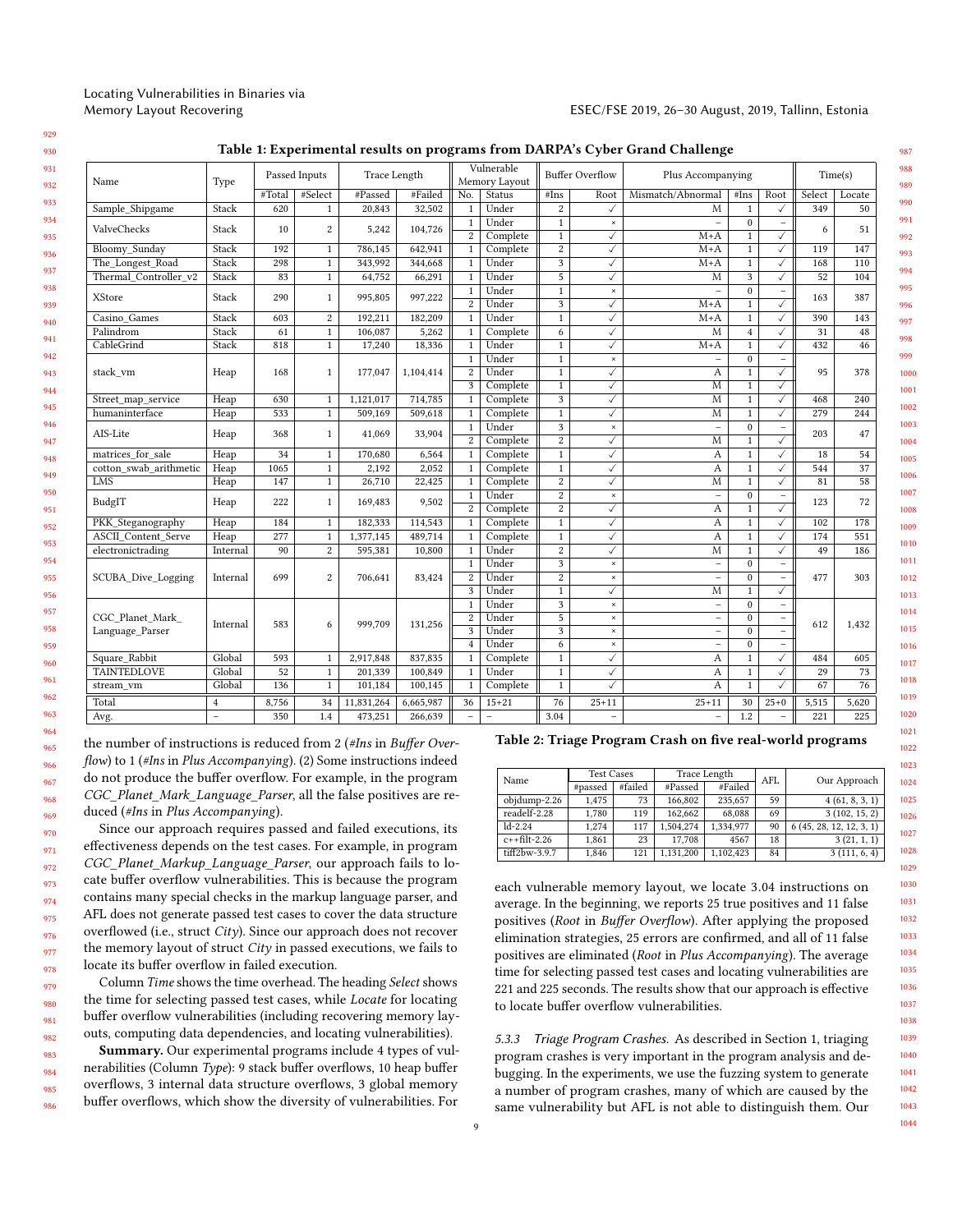1045 1046 approach can help to triage program crashes based on the root causes of vulnerabilities.

1047 1048 1049 1050 1051 1052 Since multiple instructions may lead to the same vulnerable memory layout (e.g., #Ins in Buffer Overflow), we decided to use a more coarse-grained granularity, i.e., we use functions where blamed instructions reside as blamed functions. Thus, in our experiment, we identify the root causes based on vulnerable memory layouts and blamed functions [\[6\]](#page-10-4).

1053 1054 1055 1056 1057 1058 1059 1060 Table [2](#page-8-1) shows the results of five real-world programs with total 453 program crashes. Column Name shows the program name. Column Test Cases lists the number of test cases, where #Passed and #Failed represent the number of passed and failed test cases, respectively. Column Trace Length lists the average number of instructions in the execution. The last two columns show the results of triaging program crashes.

Summary. Column AFL lists the number of unique program crashes triaged by AFL. Column Our Approach shows triaging results of our approach, where the first number is the number of groups, and the numbers in the brackets represent the number of crashes in each group. For example, 4(61,8,3,1) represents 73 crashes are classified into 4 groups, which include 61, 8, 3 and 1 crashes, respectively. We manually check the crashes for all groups and confirm that our triaging results are correct. Compared to AFL, our approach helps to reduce the number of unique program crashes significantly. Thus, it can save manual resources for analyzing them.

There are 16 crashes that are not grouped in program  $ld-2.24$ , as our approach fails to locate their vulnerabilities. We look closely into this program, and these 16 crashes are due to the null pointer dereference, which is out of the scope of this work.

## 6 RELATED WORK

### <span id="page-9-0"></span>6.1 Reverse Engineering

Reverse engineering of data structures is an active area in binary code analysis [\[39–](#page-10-19)[43\]](#page-10-20). Thomas and Gogul [\[12\]](#page-10-7) also proposed an approach to recover memory ranges of variables in binary code. Its main difference from ours is that they recover memory information using static analysis (value-set analysis), while we use dynamic execution information. Our results are under-approximated and theirs are over-approximated. Our under-approximated memory layout introduces less false negatives and false positives in locating buffer overflow vulnerabilities. Built on the work [\[12\]](#page-10-7), Brumley et al. developed TIE [\[13\]](#page-10-21), which recovers the memory information of data structures and their types. TIE has the same limitations as work [\[12\]](#page-10-7) when used for locating buffer overflow vulnerabilities.

Lin et al. proposed Rewards [\[14\]](#page-10-22), the reverse engineering of data structures using dynamic analysis. It infers the types of data structures based on arguments of well-known functions (e.g., a system call). However, our approach recovers memory layouts based on the memory addressing model. Hence, Rewards only recovers a small portion of data structures [\[15\]](#page-10-23), and our approach is more general for data structures.

1098 1099 1100 1101 1102 Slowinska et al. developed Howard [\[15,](#page-10-23) [16\]](#page-10-8), which is the closest work to ours. However, there are still two main differences. The first is that Howard may miss internal layouts of data structures in some cases even they are accessed in the execution. Howard [\[15\]](#page-10-23) only records a base pointer for each memory access. It may miss the internal layouts in the case where memory address is computed based on multiple base addresses. Take the memory access at Line 12 in Fig [2](#page-1-0) for example, Howard considers its base pointer is ptr. However, its memory address is computed based on ptr, stu and name. Hence, Howard misses the internal layouts. The second difference is that Howard detects arrays which are accessed in loops while our approach can recover arrays generally based on the memory addressing model. Thus, our approach is more general to recover the fine-grained layouts of data structures.

## 6.2 Locating Vulnerabilities

Source code analysis. There has been lots of work aiming at locating vulnerabilities in source code (e.g.,[\[53–](#page-10-24)[56\]](#page-11-0)). AddressSanitizer [\[1\]](#page-10-0) is a widely used tool in practice. It instruments a program, inserts undefined memory (i.e., redzones) between the objects and detects an access to the undefined memory. DieHard [\[53\]](#page-10-24) and its successor DieHarder [\[54\]](#page-10-25) populate newly allocated memory and freed memory with magic values. They also add redzones around the allocated memory region to detect the spatial errors. The tools SoftBound [\[2\]](#page-10-26), CETS [\[4\]](#page-10-1) and LowFat [\[55,](#page-11-1) [56\]](#page-11-0) keep track of per-pointer capability and checks capability when accessing an object.

Although these techniques can also locate buffer overflows, they are applicable to different scenarios (i.e., source code vs. binary code). Since the source code is not always available, our approach is applicable to more scenarios. In addition, some source code based techniques do not recognize the internal structures of data structures, such as AddressSanitizer. Hence, they cannot locate internal overflow within a data structure. Since our approach recovers finegrained memory layouts of variables, this is not an issue anymore.

Binary code analysis. Locating vulnerabilities in binary code has also been widely studied [\[57](#page-11-2)[–62\]](#page-11-3). Valgrind Memchecks [\[3\]](#page-10-3) uses the valid value bit and address bit in shadow memory to capture reading undefined memory and out-of-bounds access. Besides, Valgrind's extension SGCheck also wants to locate stack buffer overflows, however, it still needs the help of debug information. Dr. Memory [\[59\]](#page-11-4) is similar to Valgrind Memchecks in many ways. It is further equipped with a multi-threaded binary translation system. Purify [\[60\]](#page-11-5) shadows every byte of memory with a two-bit value that encodes one of three states: unaddressable, writable, and readable.

These techniques locate heap buffer overflow without false positives, which is achieved by our approach as well. Due to the lack of program semantics in binary code, it is very difficult to identify the boundaries of variables in stack and global memory regions. Thus, none of these techniques can locate buffer overflow within the stack and global memory regions [\[1\]](#page-10-0). To the best of our knowledge, our approach is the first work to achieve this goal in binary code.

## 7 CONCLUSION

In this work, we propose an approach to locate buffer overflows in binary code. We first recovers the memory layouts based on memory addressing model together with dynamic execution information. Then, based on the recovered memory layouts we locate buffer overflow vulnerabilities.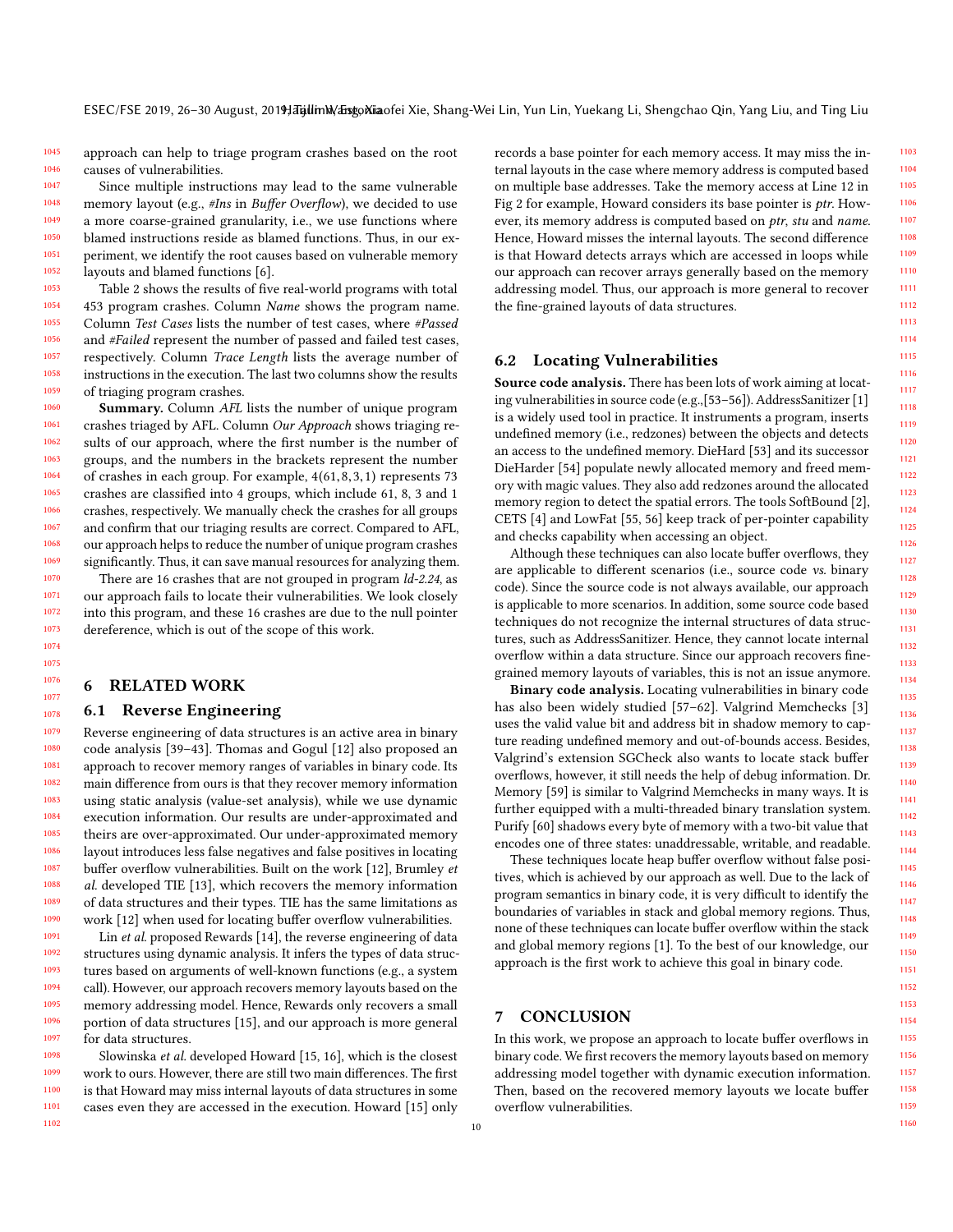Locating Vulnerabilities in Binaries via

#### Memory Layout Recovering ESEC/FSE 2019, 26–30 August, 2019, Tallinn, Estonia

# 1161 1162

<span id="page-10-15"></span><span id="page-10-14"></span>1205 1206 1207

## <span id="page-10-0"></span>**REFERENCES**

- <span id="page-10-26"></span><span id="page-10-3"></span><span id="page-10-1"></span>1163 1164 1165 [1] K. Serebryany, D. Bruening, A. Potapenko, and D. Vyukov, "Addresssanitizer: A fast address sanity checker." in USENIX Annual Technical Conference, 2012, pp. 309–318.
	- [2] S. Nagarakatte, J. Zhao, M. M. Martin, and S. Zdancewic, "Softbound: Highly compatible and complete spatial memory safety for c," ACM Sigplan Notices, vol. 44, no. 6, pp. 245–258, 2009.
	- N. Nethercote and J. Seward, "Valgrind: a framework for heavyweight dynamic binary instrumentation," in ACM Sigplan notices, vol. 42, no. 6. ACM, 2007, pp. 89–100.
	- [4] S. Nagarakatte, J. Zhao, M. M. Martin, and S. Zdancewic, "Cets: compiler enforced temporal safety for c," in ACM Sigplan Notices, vol. 45, no. 8. ACM, 2010, pp. 31–40.
	- [5] X. Meng and B. P. Miller, "Binary code is not easy," in Proceedings of the 25th International Symposium on Software Testing and Analysis. ACM, 2016, pp. 24–35.
	- [6] W. Cui, M. Peinado, S. K. Cha, Y. Fratantonio, and V. P. Kemerlis, "Retracer: Triaging crashes by reverse execution from partial memory dumps," in Proceedings of the 38th International Conference on Software Engineering. ACM, 2016, pp. 820–831.
	- [7] AFL, "American fuzzy lop. http://lcamtuf.coredump.cx/afl/."
	- [8] C. Lemieux, R. Padhye, K. Sen, and D. Song, "Perffuzz: automatically generating pathological inputs," in Proceedings of the 27th ACM SIGSOFT International Symposium on Software Testing and Analysis. ACM, 2018, pp. 254–265.
- <span id="page-10-22"></span><span id="page-10-21"></span><span id="page-10-16"></span><span id="page-10-7"></span><span id="page-10-6"></span><span id="page-10-5"></span><span id="page-10-4"></span><span id="page-10-2"></span>1180 1181 1182 [9] C. Lemieux and K. Sen, "Fairfuzz: A targeted mutation strategy for increasing greybox fuzz testing coverage," in Proceedings of the 33rd ACM/IEEE International Conference on Automated Software Engineering. ACM, 2018, pp. 475–485.
	- [10] M. Böhme, V.-T. Pham, M.-D. Nguyen, and A. Roychoudhury, "Directed greybox fuzzing," in Proceedings of the 2017 ACM SIGSAC Conference on Computer and Communications Security. ACM, 2017, pp. 2329–2344.
	- [11] M. Böhme, V.-T. Pham, and A. Roychoudhury, "Coverage-based greybox fuzzing as markov chain," in Proceedings of the 2016 ACM SIGSAC Conference on Computer
	- and Communications Security. ACM, 2016, pp. 1032–1043. [12] G. Balakrishnan and T. Reps, "Analyzing memory accesses in x86 executables," in International conference on compiler construction. Springer, 2004, pp. 5–23.
	- [13] J. Lee, T. Avgerinos, and D. Brumley, "Tie: Principled reverse engineering of types in binary programs," 2011.
	- [14] Z. Lin, X. Zhang, and D. Xu, "Automatic reverse engineering of data structures from binary execution," in Proceedings of the 11th Annual Information Security Symposium. CERIAS-Purdue University, 2010, p. 5.
	- [15] A. Slowinska, T. Stancescu, and H. Bos, "Howard: A dynamic excavator for reverse engineering data structures." in Proceedings of the Network and Distributed System Security Symposium , year=2011, organization=Citeseer.
	- $[16]$  --, "Body armor for binaries: Preventing buffer overflows without recompilation." in USENIX Annual Technical Conference, 2012, pp. 125–137.
	- $\label{thm:1} \emph{``Proof", https://sites.google.com/site/memory layout/proof.}$
	- [18] J. Devietti, C. Blundell, M. M. Martin, and S. Zdancewic, "Hardbound: architectural support for spatial safety of the c programming language," ACM SIGARCH Computer Architecture News, vol. 36, no. 1, pp. 103–114, 2008.
	- [19] W. N. Sumner and X. Zhang, "Memory indexing: canonicalizing addresses across executions," in Proceedings of the eighteenth ACM SIGSOFT international symposium on Foundations of software engineering. ACM, 2010, pp. 217–226.
	- [20] J. Seo, B. Lee, S. M. Kim, M.-W. Shih, I. Shin, D. Han, and T. Kim, "Sgx-shield: Enabling address space layout randomization for sgx programs." in Proceedings of the Network and Distributed System Security Symposium, 2017.
- <span id="page-10-23"></span><span id="page-10-13"></span><span id="page-10-12"></span><span id="page-10-11"></span><span id="page-10-10"></span><span id="page-10-9"></span><span id="page-10-8"></span>1202 1203 1204 [21] Y. Chen, M. Khandaker, and Z. Wang, "Pinpointing vulnerabilities," in Proceedings of the 2017 ACM on Asia Conference on Computer and Communications Security. ACM, 2017, pp. 334–345.
	- [22] DARPA, "Cyber grand challenge repository. https://github.com/cybergrandchallenge/."
	- [23] Y. Li, B. Chen, M. Chandramohan, S.-W. Lin, Y. Liu, and A. Tiu, "Steelix: programstate based binary fuzzing," in Proceedings of the 2017 11th Joint Meeting on Foundations of Software Engineering. ACM, 2017, pp. 627–637.
- <span id="page-10-17"></span>1208 1209 1210 [24] C.-K. Luk, R. Cohn, R. Muth, H. Patil, A. Klauser, G. Lowney, S. Wallace, V. J. Reddi, and K. Hazelwood, "Pin: building customized program analysis tools with dynamic instrumentation," in Acm sigplan notices, vol. 40, no. 6. ACM, 2005, pp. 190–200.
- <span id="page-10-18"></span>1211 1212 1213 [25] Y. Lu, Y. Lou, S. Cheng, L. Zhang, D. Hao, Y. Zhou, and L. Zhang, "How does regression test prioritization perform in real-world software evolution?" in 2016 IEEE/ACM 38th International Conference on Software Engineering. IEEE, 2016, pp. 535–546.
- 1214 1215 [26] D. Hao, L. Zhang, L. Zang, Y. Wang, X. Wu, and T. Xie, "To be optimal or not in test-case prioritization," IEEE Transactions on Software Engineering, vol. 42, no. 5, pp. 490–505, 2016.
- 1216 1217 1218 L. Zhang, D. Hao, L. Zhang, G. Rothermel, and H. Mei, "Bridging the gap between the total and additional test-case prioritization strategies," in Proceedings of the 2013 International Conference on Software Engineering. IEEE Press, 2013, pp.

192–201.

- [28] S. A. Khalek and S. Khurshid, "Efficiently running test suites using abstract undo operations," in 2011 IEEE 22nd International Symposium on Software Reliability Engineering. IEEE, 2011, pp. 110–119. [29] W. Masri and F. A. Zaraket, "Coverage-based software testing: Beyond basic test
- requirements," in Advances in Computers. Elsevier, 2016, vol. 103, pp. 79–142.
- [30] A. Filieri, C. S. Păsăreanu, and W. Visser, "Reliability analysis in symbolic pathfinder," in 2013 35th International Conference on Software Engineering. IEEE, 2013, pp. 622–631.
- [31] S. Person, G. Yang, N. Rungta, and S. Khurshid, "Directed incremental symbolic execution," in Acm Sigplan Notices, vol. 46, no. 6. ACM, 2011, pp. 504-515.
- [32] J. H. Siddiqui and S. Khurshid, "Staged symbolic execution," in Proceedings of the 27th Annual ACM Symposium on Applied Computing. ACM, 2012, pp. 1339–1346.
- [33] Y. Li, Z. Su, L. Wang, and X. Li, "Steering symbolic execution to less traveled paths," in ACM SigPlan Notices, vol. 48, no. 10. ACM, 2013, pp. 19-32.
- [34] T. Xie, N. Tillmann, J. de Halleux, and W. Schulte, "Fitness-guided path exploration in dynamic symbolic execution," in IEEE/IFIP International Conference on Dependable Systems & Networks. Citeseer, 2009, pp. 359–368.
- [35] B. C. Parrino, J. P. Galeotti, D. Garbervetsky, and M. F. Frias, "Tacoflow: optimizing sat program verification using dataflow analysis," Software & Systems Modeling, vol. 14, no. 1, pp. 45–63, 2015.
- [36] C. Cadar, D. Dunbar, D. R. Engler et al., "Klee: Unassisted and automatic generation of high-coverage tests for complex systems programs." in USENIX Symposium on Operating Systems Design and Implementation, vol. 8, 2008, pp. 209–224.
- [37] W. Visser, C. S. Pasareanu, and S. Khurshid, "Test input generation with java pathfinder," ACM SIGSOFT Software Engineering Notes, vol. 29, no. 4, pp. 97–107,  $2004.$
- [38] S. Anand, C. S. Păsăreanu, and W. Visser, "Jpf–se: A symbolic execution extension to java pathfinder," in International Conference on Tools and Algorithms for the Construction and Analysis of Systems. Springer, 2007, pp. 134–138.
- <span id="page-10-19"></span>[39] G. Balakrishnan and T. Reps, "Divine: Discovering variables in executables," in International Workshop on Verification, Model Checking, and Abstract Interpretation. Springer, 2007, pp. 1–28.
- [40] A. Cozzie, F. Stratton, H. Xue, and S. T. King, "Digging for data structures." in USENIX Symposium on Operating Systems Design and Implementation, vol. 8, 2008, pp. 255–266.
- [41] E. Dolgova and A. Chernov, "Automatic reconstruction of data types in the decompilation problem," Programming and Computer Software, vol. 35, no. 2, pp. 105–119, 2009.
- [42] X. Chen, A. Slowinska, D. Andriesse, H. Bos, and C. Giuffrida, "Stackarmor: Comprehensive protection from stack-based memory error vulnerabilities for binaries." in Proceedings of the Network and Distributed System Security Symposium. Citeseer, 2015.
- <span id="page-10-20"></span>[43] V. Braberman, D. Garbervetsky, S. Hym, and S. Yovine, "Summary-based inference of quantitative bounds of live heap objects," Science of Computer Programming, vol. 92, pp. 56–84, 2014.
- [44] J. A. Jones and M. J. Harrold, "Empirical evaluation of the tarantula automatic fault-localization technique," in Proceedings of the 20th IEEE/ACM international Conference on Automated software engineering. ACM, 2005, pp. 273–282.
- [45] D. Hao, T. Xie, L. Zhang, X. Wang, J. Sun, and H. Mei, "Test input reduction for result inspection to facilitate fault localization," Automated software engineering, vol. 17, no. 1, p. 5, 2010.
- [46] J. Clause and A. Orso, "Leakpoint: pinpointing the causes of memory leaks," in Proceedings of the 32nd ACM/IEEE International Conference on Software Engineering. ACM, 2010, pp. 515–524.
- [47] R. Santelices, J. A. Jones, Y. Yu, and M. J. Harrold, "Lightweight fault-localization using multiple coverage types," in Proceedings of the 31st International Conference on Software Engineering. IEEE Computer Society, 2009, pp. 56–66.
- [48] G. K. Baah, A. Podgurski, and M. J. Harrold, "Causal inference for statistical fault localization," in Proceedings of the 19th international symposium on Software testing and analysis. ACM, 2010, pp. 73–84.
- [49] B. Liblit, M. Naik, A. X. Zheng, A. Aiken, and M. I. Jordan, "Scalable statistical bug isolation," in Proceedings of Programming Language Design and Implementation, 2005, pp. 15–26.
- [50] F. Keller, L. Grunske, S. Heiden, A. Filieri, A. van Hoorn, and D. Lo, "A critical evaluation of spectrum-based fault localization techniques on a large-scale software system," in 2017 IEEE International Conference on Software Quality, Reliability and Security. IEEE, 2017, pp. 114-125.
- [51] X. Li, M. dAmorim, and A. Orso, "Iterative user-driven fault localization," in Haifa Verification Conference. Springer, 2016, pp. 82–98.
- [52] A. Perez, R. Abreu, and M. d'Amorim, "Prevalence of single-fault fixes and its impact on fault localization," in 2017 IEEE International Conference on Software Testing, Verification and Validation. IEEE, 2017, pp. 12–22.
- <span id="page-10-24"></span>[53] E. D. Berger and B. G. Zorn, "Diehard: probabilistic memory safety for unsafe languages," in Acm sigplan notices, vol. 41, no. 6. ACM, 2006, pp. 158–168.
- <span id="page-10-25"></span>G. Novark and E. D. Berger, "Dieharder: securing the heap," in Proceedings of the 17th ACM conference on Computer and communications security. ACM, 2010, pp. 573–584.